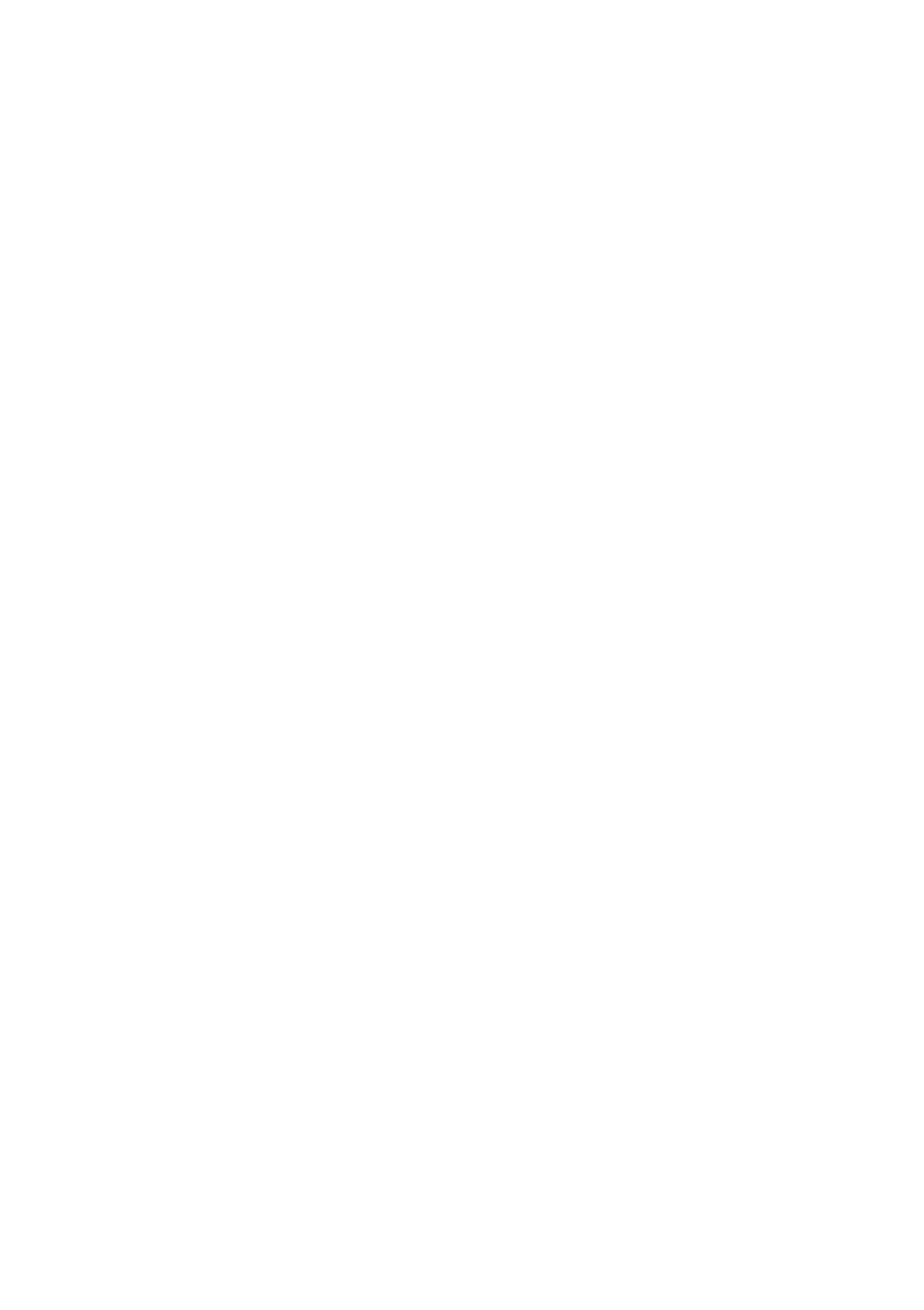### Stereo cassette radio with CD Art. no. 18-8034 / 38-2538, model KW-36R-UK / KW-36R

Please read the entire instruction manual before using and save it for future use. We apologise for any text or photo errors and any changes of technical data. If you have any questions concerning technical problems please contact our Customer Service Department (see address on reverse.)

## Safety Instructions Safety Symbols



### **Warning!**

Do not open the casing! Certain components within the product's casing contain dangerous currents. Contact with **On CD player** these may give you an electric shock.



### **CLASS 1 LASER DEVICE**

Warning! Do not open the casing! Invisible laser radiation which can cause eye damage. Do not look directly into the laser beam or look directly at it through an optical instrument.

- The product should only be repaired by qualified service personnel.
- The product should not be taken apart or modified.
- The product is made only for use indoors.
- Never expose the device to high temperatures, blows, dampness or moisture.
- Do not place the product where it could fall into water or another type of liquid.
- Do not place the device in a damp, dusty environment or where there are strong vibrations.
- Shut off the standby function during night time or when you travel away.

## Power Supply

### Mains connection

- 1. Check that the voltage (V) which is shown in the marking table on the back of the device is the same as in your local electrical network (230 V AC, 50 Hz). Ask customer service for advice it that is not the case.
- 2. Connect the cable to the wall socket. The device is now ready to be used.
- 3. To shut the power off completely pull out the plug from the wall socket. Pull out the plug from the wall socket to protect the device in case of lightning and thunderstorms.

### Inserting batteries

- Open the battery cover on the back and insert 8 LR14/C batteries. Make sure to place the batteries according to the markings in the battery compartment.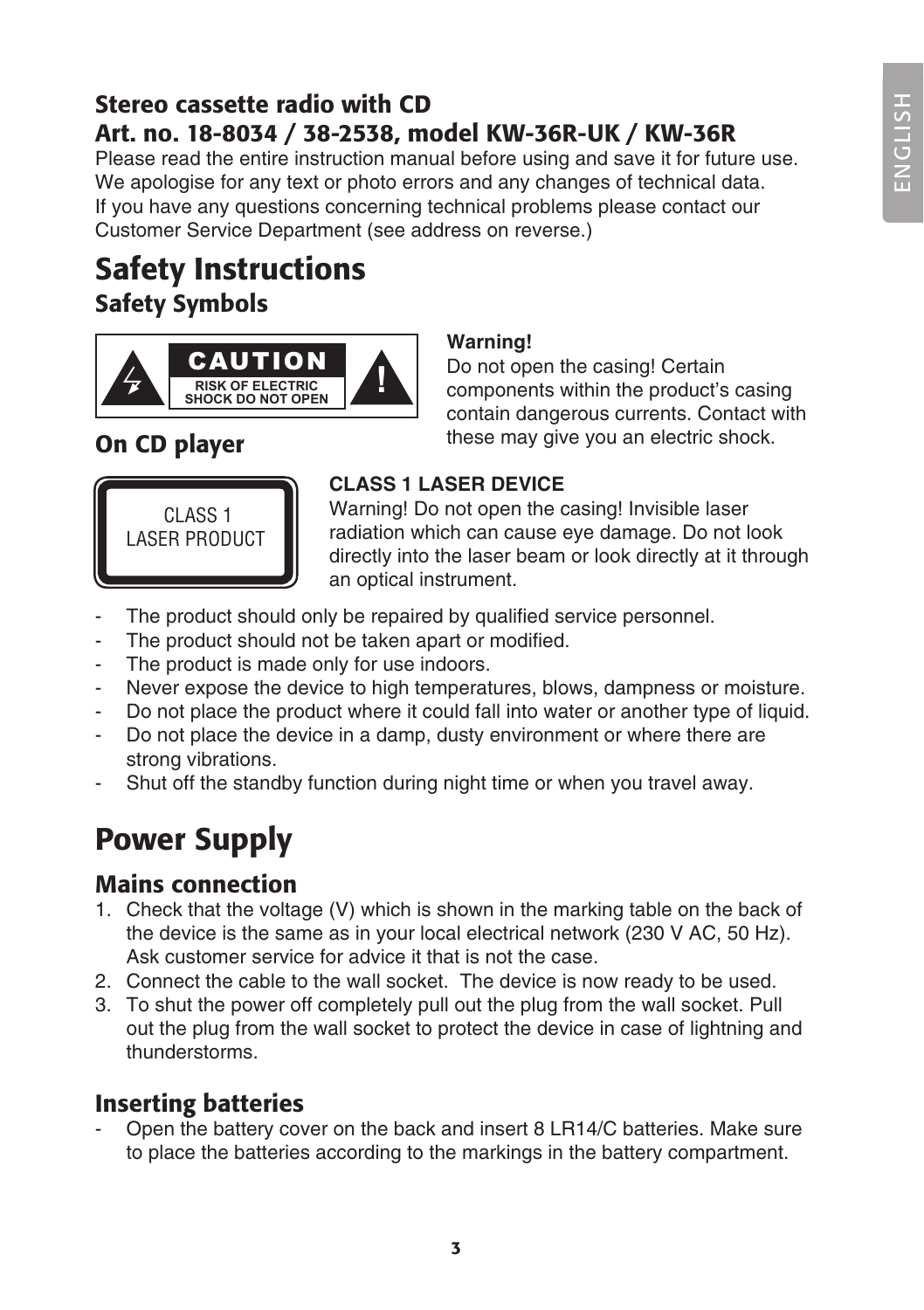## **Controls**



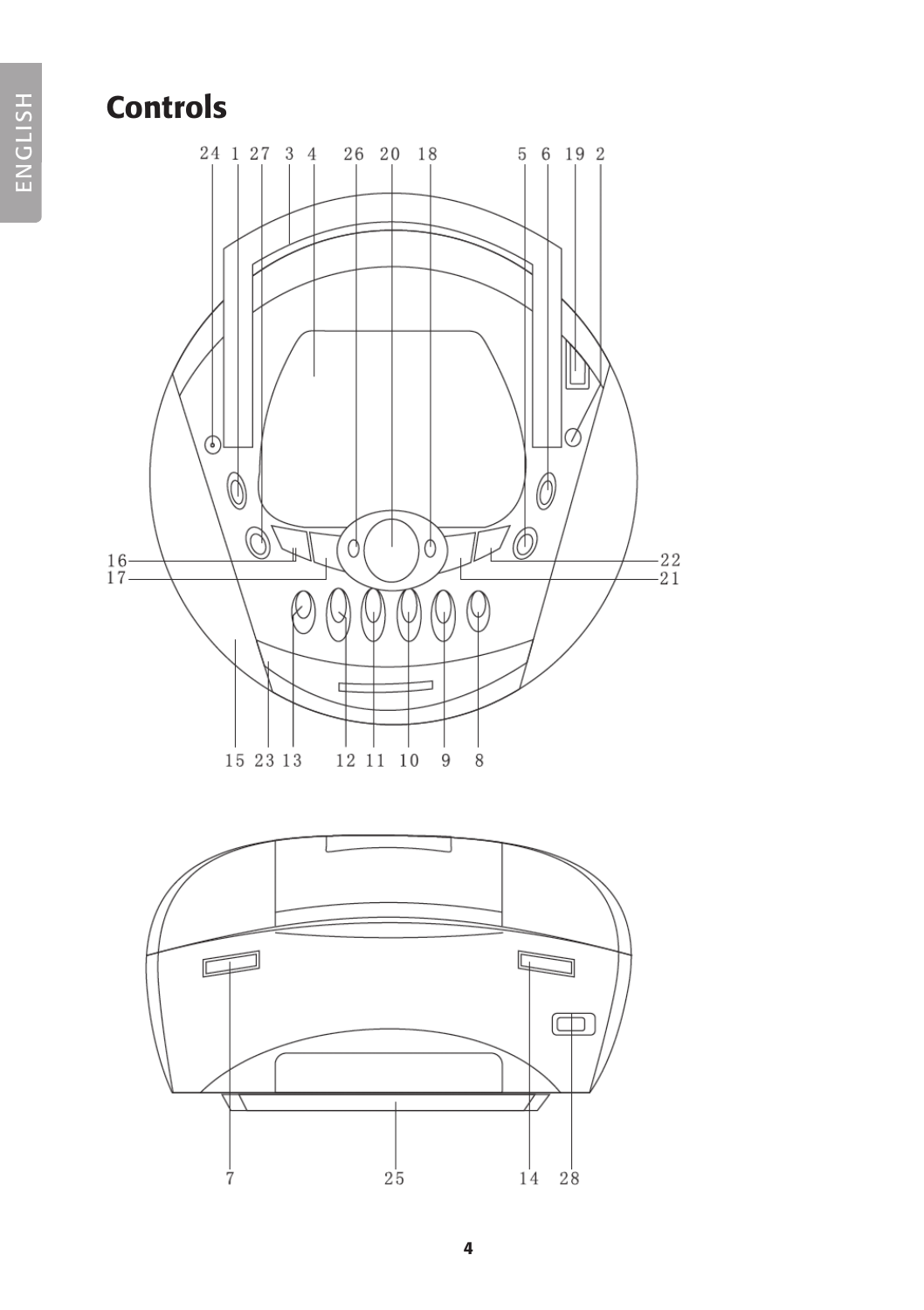- **1. Function switch**
- **2. FM telescope antenna**
- **3. Handle**
- **4. CD slot**
- **5. Release button for CD door**
- **6. Band switch**
	- Switch for frequency band
- **7. Frequency selector**

#### **8. RECORD**

- Recording button for casette tapes
- **9. PLAY**
	- Starts playing of casette

### **10. REWIND**

- Rewinds the tape
- **11. F.FWD**
	- Fast forwards the tape

### **12. STOP/EJECT**

- Stops the casette playing/opens the casette door

### **13. || PAUSE**

- Pauses the casette playing

#### **14. Volume control**

#### **15. Loudspeaker**

- **16. /** 
	- Press once or several times to get to previous track on the CD
	- Press and hold to search back in a track
- **17. /** 
	- Press once or several times to get to the next track on the CD
	- Press and hold to search forward in a track

#### **18. REPEAT**

- Repeated playing of CD

#### **19. Status indicator**

- Displays tuned in AM/FM station.

#### **20. Display window**

- Displays the CD player's functions

#### **21. STOP**

- Press to stop playing of CD.

#### **22. PLAY/PAUSE**

- Press to start or pause the CD.
- **23. Casette door**

#### **24. Headphone socket (3.5 mm stereo)**

### **25. Battery compartment for 8 x LR14/C-batteries (not included)**

#### **26. PROGRAM**

- Programmes and displays overview of the programmed track numbers on a CD.

- **27. DBBS (Dynamic Bass Boost)**
	- Press to activate amplified base.
- **28. Connection for cable**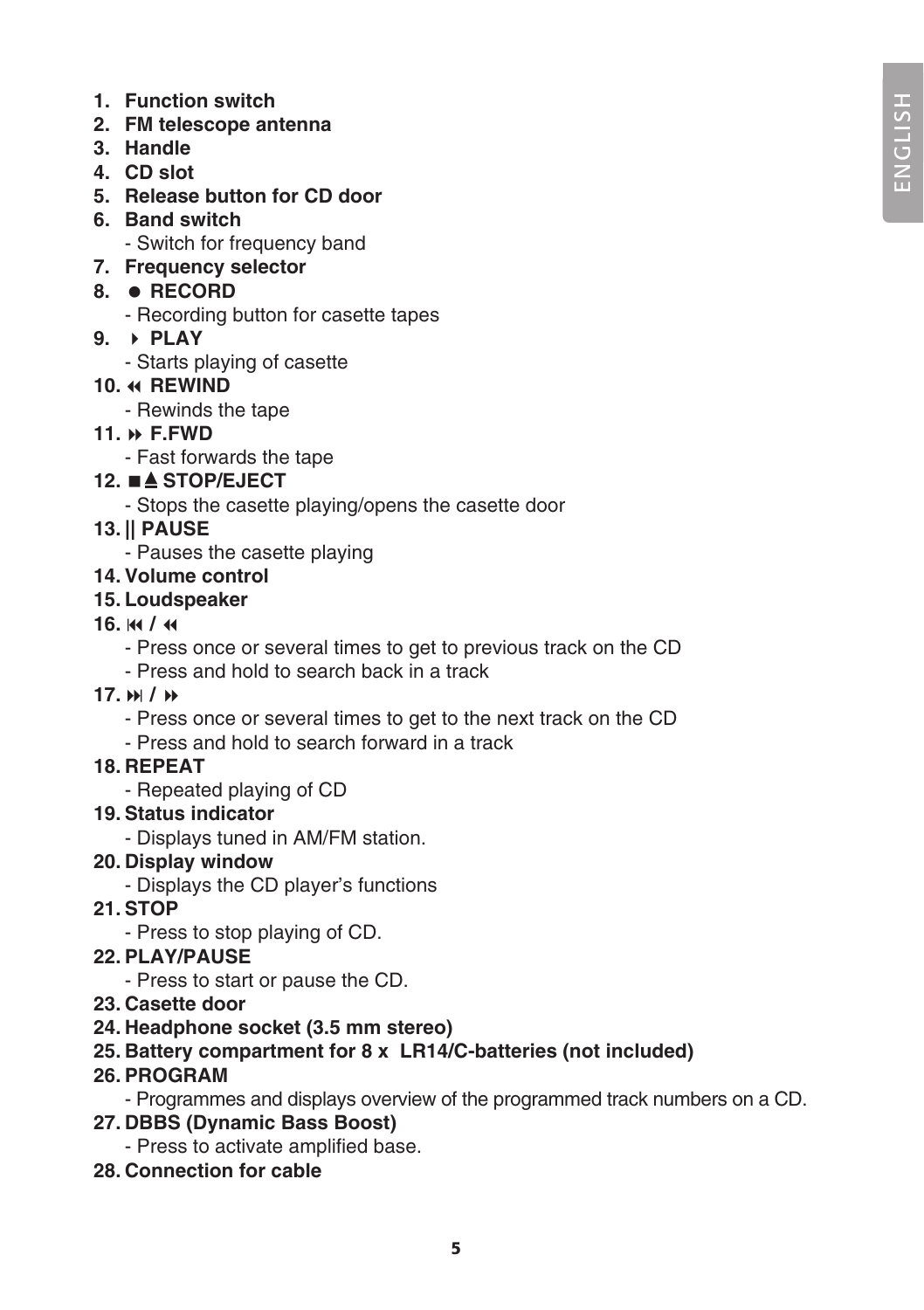## Basic functions

### Shut off: Save energy

To avoid unnecessary electrical use, always turn the device in position (TAPE OFF) when the device is not in use.

## Radio reception

- 1. Set the function switch in position RADIO.
- 2. Choose desired frequency band by setting the band switch in position AM, FM or FM (ST).
- 3. Turn the frequency selector to set desired station. Pull out the telescope antenna and angle it for the best possible FM reception (at AM reception turn the entire device for the best possible reception).
- 4. Adjust the volume with the volume control.
- 5. When you are done listening, set the function switch in position TAPE (OFF) to shut off the power.

## Play cassette tape

- 1. Set the function switch in position TAPE.
- 2. Press  $\blacksquare$  $\blacktriangle$  STOP/EJECT to open the cassette door.
- 3. Insert a tape and shut the cassette door.
- 4. Press  $\triangleright$  PLAY to start playing.

5. Press II PAUSE if you want to stop the playing temporarily. Press II PAUSE again to resume the playing.

6. By pressing  $\leftrightarrow$  or  $\leftrightarrow$  you can fast forward or rewind the tape in both directions.

7. Press  $\blacksquare$  STOP/EJECT to stop the cassette. The buttons are released

automatically when the tape comes to an end, unless the || PAUSE button is pushed in.

### Recording

### **Common information regarding recording**

- Recording is allowed as long as it does not break the copy right law or other rights owned by a third party.
- The cassetter recorder is not suitable for recording on cassettes of type CHROME (IEC II) or METAL (IEC IV). Use cassettes of type NORMAL (IEC I) where the tabs have not been removed.
- The best level for recording is automatically set. It is impossible to affect an ongoing recording with the VOLUME and DBBS functions.
- During 7 seconds in the beginning and end of the tape no recording is done.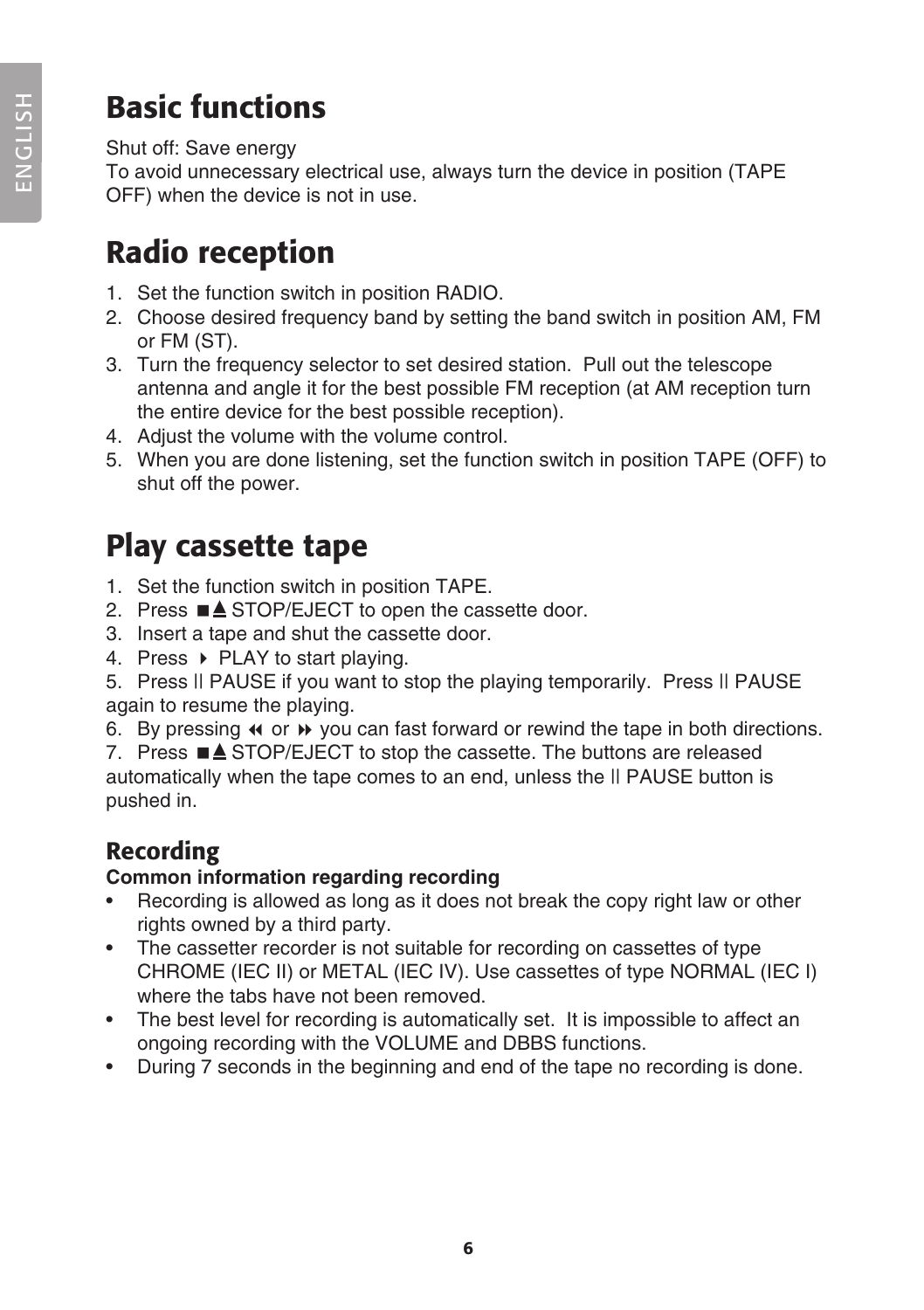• In order to prevent a tape is deleted by mistake you can break one or both of the tabs on the bottom. It is now not possible to record on the side on which the tab was removed.



If the holes that were covered by the tabs are taped over it is once again possible to record on the tape.

### **Recording from radio or CD**

- 1. Prepare playing of CD (see chapter, Play a CD) or tune in desired radio station. ( see chapter, Radio reception).
- 2. Press  $\blacksquare$  $\blacktriangle$  STOP/EJECT to open the cassette door.
- 3. Insert a cassette and shut the cassette door.
- 4. Press  $\bullet$  REC to start the recording and start the playing of the CD if you wish to use that as the recording source.
- 5. Press II PAUSE if you temporarily want to stop the recording. Press II PAUSE again to resume the playing.
- 6. Press  $\blacksquare$  $\blacktriangle$  STOP/EJECT to stop the recording.

## Playing a CD

This CD player can play Audio Discs, CD-R and CD-RW. Do not try to play CD-ROM, Cdi, VCD, or discs suited for computers.

- 1. Set the function selector to CD.
- 2. Open the CD door by pressing the button CD DOOR OPEN.
- 3. Place a CD, CD-R or CD-RW or a CD with the text up and shut the door. After a little while the display will show the total amount of tracks on the CD.
- 4. Press  $\triangleright$  II PLAY/PAUSE to start the playing again.
- 5. Press  $\triangleright$  II PLAY/PAUSE to stop the playing temporarily. Press  $\triangleright$  II PLAY/ PAUSE again to resume the playing.
- 6. Press  $\blacksquare$  STOP if you want to end the playing.

**Note!** The CD player stops also

- If you open the CD door.
- When you choose RADIO or TAPE as sound source.
- The entire CD has been played.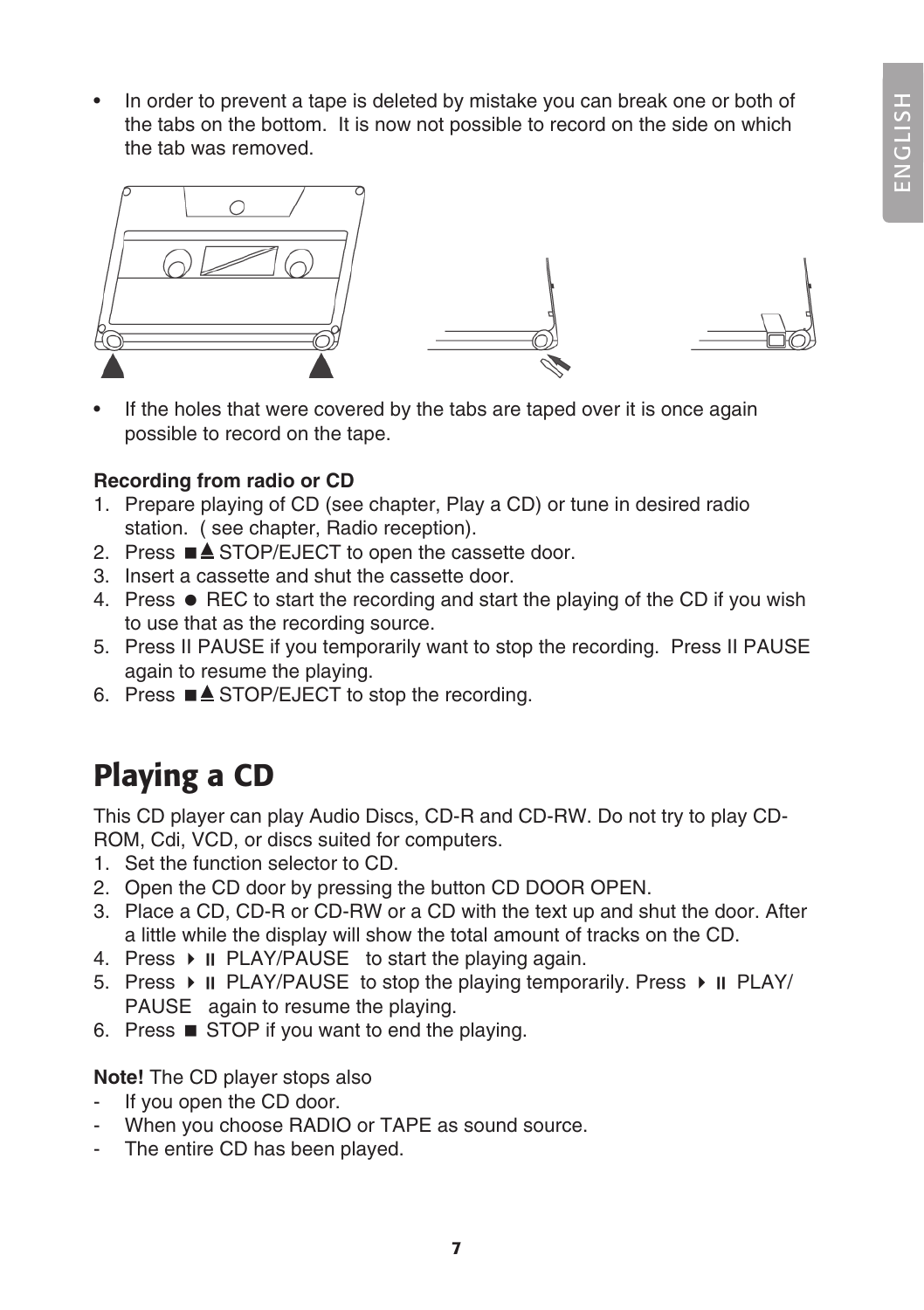### **Choose a different track**

During the playing you can use  $\mathsf{M}$  or  $\mathsf{M}$  to choose a particular track. If you have selected a track in the stop-or pause mode, you start playing by pressing ▶ II PLAY/PAUSE.

- Press  $\blacktriangleright$  shortly to get to the next track, or press repeatedly until the desired track number is shown in the display.
- Press  $\blacksquare$  shortly to return to the track that was previously played.
- Press shortly more than once to return to previous tracks.

### **Find a section in a track**

- 1. Press  $\triangleleft$  or  $\triangleright$  and keep the button pushed down. The CD is now being played with high speed and low volume.
- 2. Release  $\leftrightarrow$  or  $\leftrightarrow$  when you hear the section you are seeking. The normal playing resumes.

### **Other playing types**

REPEAT – the given track is played over and over again. REPEAT ALL – the entire CD is played repeatedly.

### **Programming of track numbers**

You can store up to 20 tracks in the order you desire. You can also store the same track more than once.

- 1. In the stop position you press PROGRAM. The display shows "PROGRAM" at the same time as "01" blinks.
- 2. Choose the track you want to programme with  $\mathbf{M}$  or  $\mathbf{M}$ , when the track you want to programme is displayed you press PROGRAM to store the track.
- 3. If several tracks are programmed, repeat step 1 and 2 to programme tracks on spots 2 to 20.
- 4. Press  $\triangleright$  II PLAY/PAUSE to start playing your program.

### Erase program

You can erase the contents by:

- Open the CD door.
- Choose RADIO as the sound source.
- **Press**  $\blacksquare$  **STOP during current playing or when the player is in stop position.**

## Care and Maintenance

### **General Care**

Use a soft, dry cloth to clean the device. Do not use detergent which contains alcohol, ammonia, petrol or abrasives as it can damage the casing.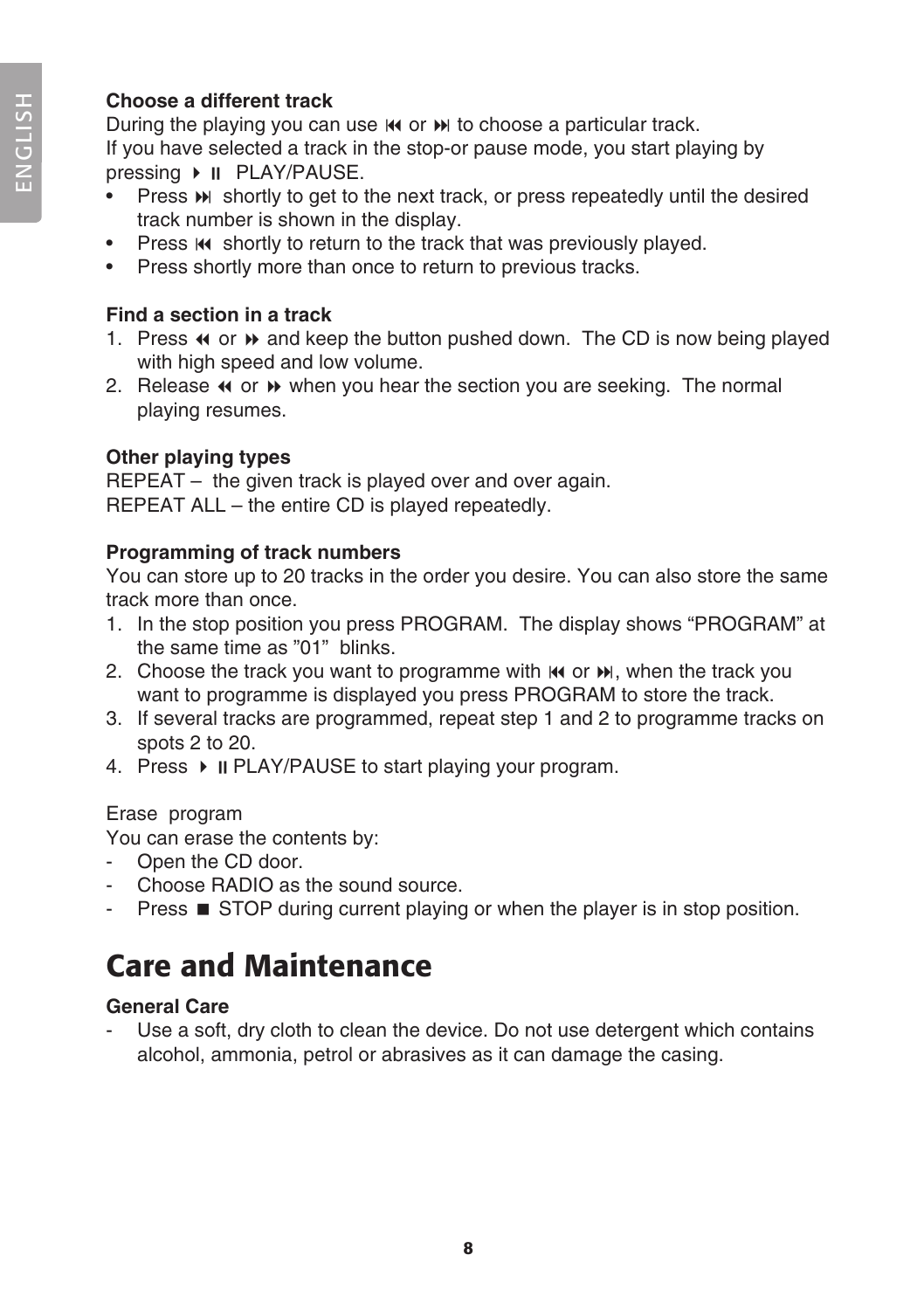### **Handling of CD player and discs**

- The CD player's lens must not be touched!
- Sudden changes in the surrounding temperature can cause condensation and the lens can be covered by vapour. In this case, it is not possible to play a CD.
- Do not try to dry off the lens. Instead let the device stand in a warm room until the moisture has evaporated.
- Always close the CD door to keep the CD pocket free from dust. Use a soft, dry cloth to take away the dust from the pocket if it is needed.
- If the CD needs to be cleaned it can be cleaned with a soft, lintfree cloth from the middle out towards the edge in a straight line. Do not use detergent as it can damage the CD.
- Never attach stickers to the CD.

| Problem                             | Cause                                                      | <b>Solution</b>                                                            |
|-------------------------------------|------------------------------------------------------------|----------------------------------------------------------------------------|
| No sound/No                         | The volume in not adjusted.                                | Adjust the volume.                                                         |
| voltage                             | The cable is not connected<br>correctly.                   | Controll the cable's connec-<br>tion                                       |
|                                     | The batteries are low or not<br>correctly inserted.        | Check the batteries.                                                       |
| No disc indica-                     | No CD is inserted.                                         | Insert a CD, CD-R or CD-RW                                                 |
| tion.                               | The CD disc is scratched or<br>dirty.                      | Change or clean the disc.<br>See instructions for care.                    |
|                                     | The laser lens is misty.                                   | Wait until the lens has be-<br>come adjusted to the room's<br>temperature. |
|                                     | The CD-R disc is empty or<br>the copying has not finished. | Use a finalized CD-R.                                                      |
| Playing of the CD<br>does not work. | The CD disc is scratched or<br>dirty.                      | Change or clean the disc.                                                  |
|                                     | The laser lens is misty.                                   | Wait until the lens has be-<br>come adjusted to the room's<br>temperature. |
|                                     | A program is activated.                                    | Deactivate the programme.                                                  |
| Bad sound from                      | Dust or dirt on heads etc.                                 | Clean the cassette player's                                                |
| the cassette.                       |                                                            | parts. See instructions for<br>care.                                       |
|                                     | Wrong type of cassette<br>(METAL or CROME).                | Only use cassettes of type<br>NORMAL (IEC I) when re-<br>cording.          |
| It is not possible<br>to record.    | The cassette's tabs may be<br>broken.                      | Tape the space where the tab<br>was sitting originally.                    |

## Troubleshooting Guide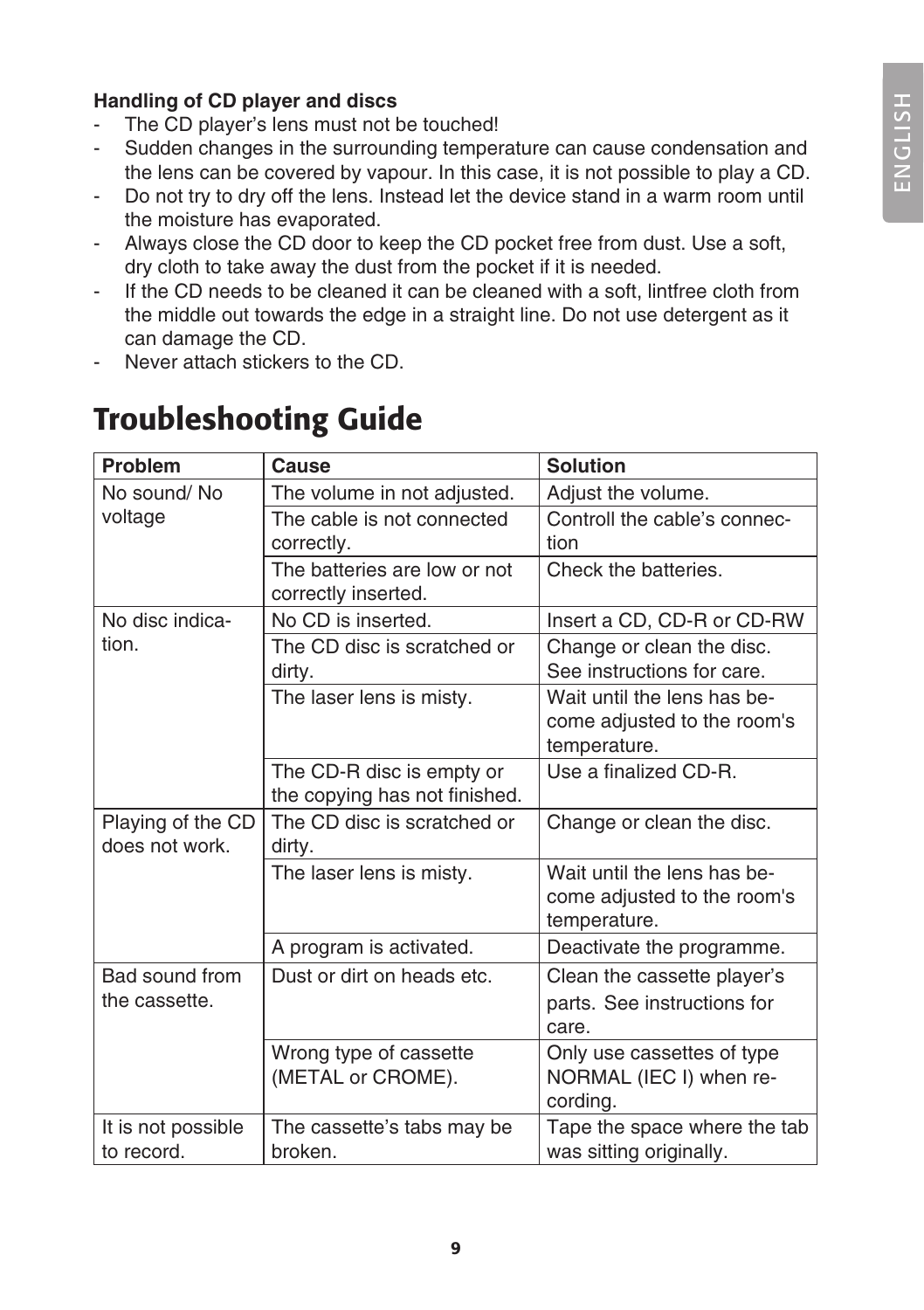## Disposal

Follow local ordinances when disposing of this product. If you are unsure about how to dispose of this product contact your municipality.

## Specifications

Power Supply: 230 V AC, 50 Hz eller 8 x LR14/C-batteries (not included) Dimensions: 270 x 155 x 265 mm

### **Radio**

| Frequency range: | AM 540 – 1600 KHz |
|------------------|-------------------|
|                  | FM 88 - 108 MHz   |

### **Loudspeaker**

| Output: | 2 x 1.5 W RMS |
|---------|---------------|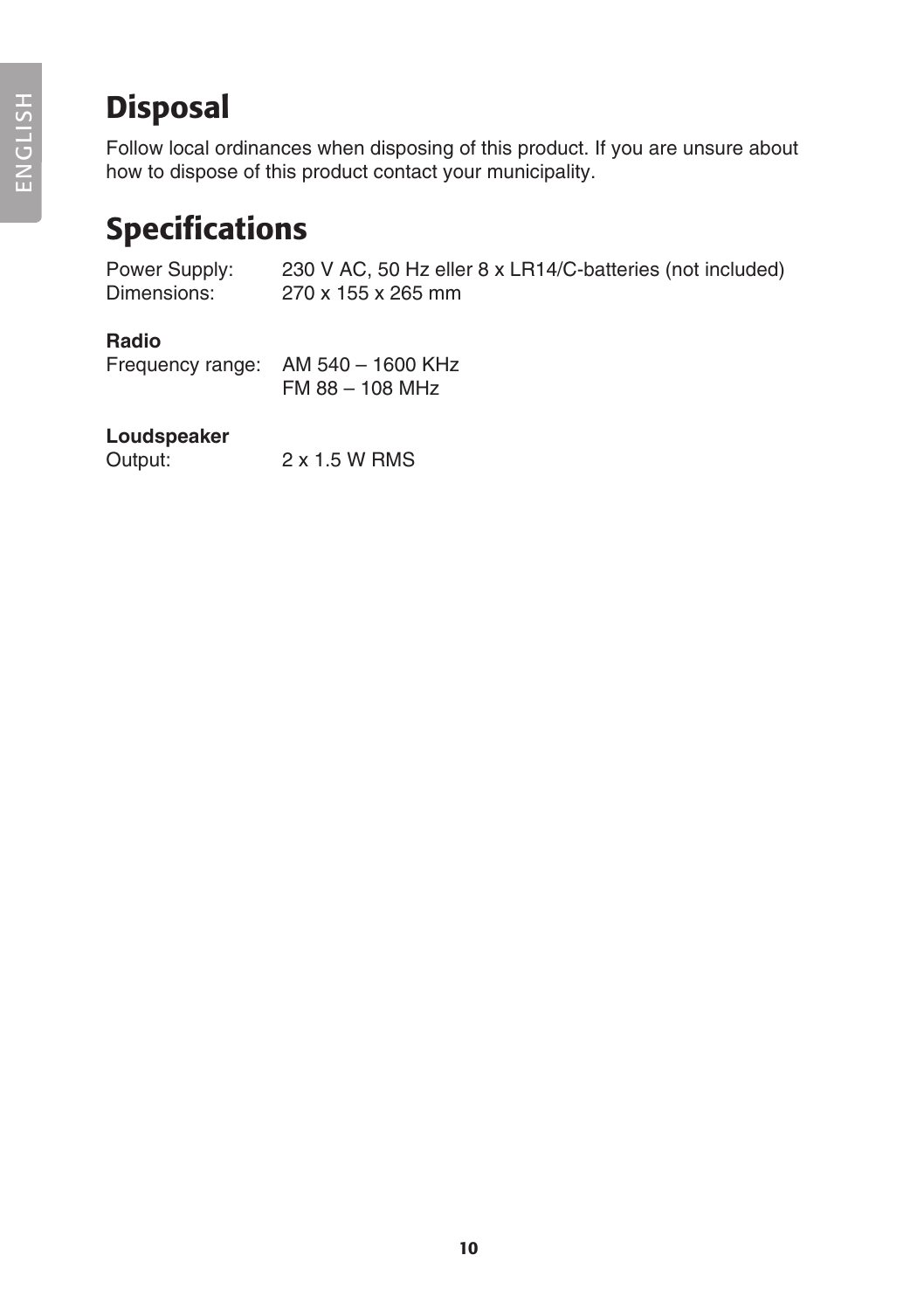### Stereokassettradio med cd Art.nr 18-8034 / 38-2538, modell KW-36R-UK / KW-36R

Läs igenom hela bruksanvisningen före användning och spara den sedan för framtida bruk. Vi reserverar oss för ev. text- och bildfel samt ändringar av tekniska data. Vid tekniska problem eller andra frågor, kontakta vår kundtjänst (se adressuppgifter på baksidan).

### Säkerhetsföreskrifter Lägg märke till dessa säkerhetssymboler



**Varning!** Öppna inte höljet! Farlig spänning finns oskyddat på komponenter inuti produktens hölje, kontakt med dessa kan leda till brand eller ge elektriska stötar.

### Vid CD-spelare



### **KLASS 1 LASERAPPARAT**

**Varning!** Öppna inte höljet! Osynlig laserstrålning som kan orsaka ögonskador. Rikta inte blicken in mot strålen och titta inte direkt på den genom optiska instrument.

- Produkten får endast repareras av kvalificerad servicepersonal.
- Produkten får inte demonteras eller ändras.
- Produkten är avsedd endast för inomhusbruk.
- Utsätt aldrig apparaten för höga temperaturer, stötar, fukt eller väta.
- Placera inte produkten så att den kan falla ner i vatten eller annan vätska. Ställ inte heller några föremål som innehåller vätska på produkten, t.ex. en blomvas eller läskedryck.
- Placera inte apparaten i en fuktig, dammig miljö eller där det förekommer starka vibrationer.
- Stäng av eventuell standby-funktion om natten eller när du reser bort.

## Strömförsörjning

### Nätanslutning

- 1. Kontrollera om spänningen (V), som finns angiven på märkskylten på baksidan av enheten är densamma som den i ditt lokala elnät (230 V AC, 50 Hz). Rådfråga försäljningsstället om så inte är fallet.
- 2. Anslut nätkabeln till vägguttaget. Anläggningen är nu färdig att användas.
- 3. För att helt stänga av strömmen, dra ur kontakten ur vägguttaget. Dra ur kontakten ur vägguttaget för att skydda enheten under kraftiga åskväder.

### Sätta i batterierna

- Öppna batteriluckan på enhetens undersida och sätt i 8 st. LR14/C-batterier. Se till att vända batterierna rätt enligt märkningen i batterifacket.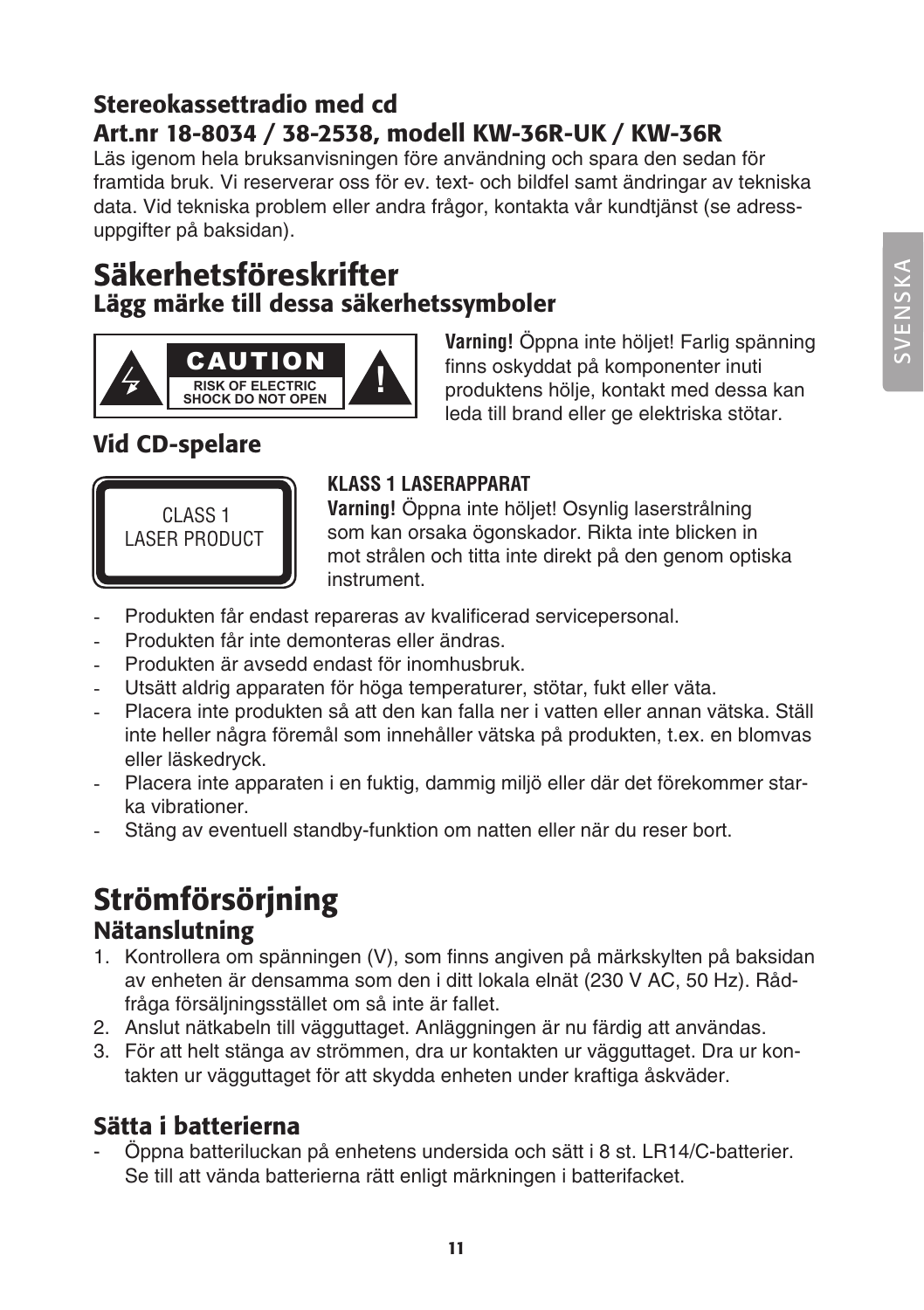## Kontroller



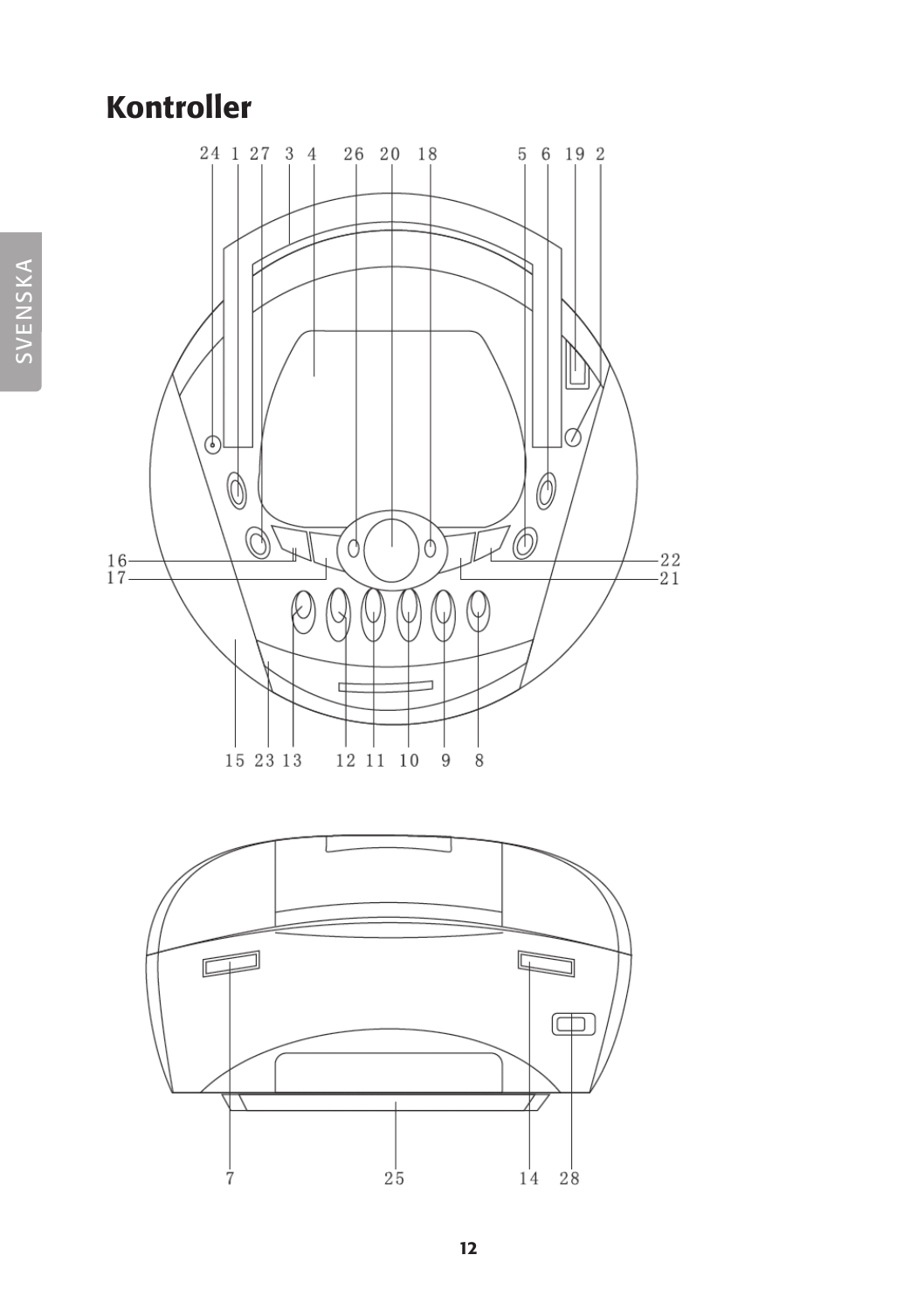SVEN SK A

SVENSKA

- **1. Funktionsomkopplare**
- **2. FM-teleskopantenn**
- **3. Bärhandtag**
- **4. Cd-lucka**
- **5. Öppningsknapp för cd-lucka**
- **6. Bandomkopplare**  - Omkopplare för frekvensband
- **7. Frekvensväljare**
- **8. RECORD**
	- Inspelningsknapp för kassettband
- 9. **PLAY**
	- Startar kassettavspelning

### 10. **REWIND**

- Snabbspolning bakåt av kassettband

### 11. **F.FWD**

- Snabbspolning framåt av kassettband
- 12. **STOP/EJECT**
	- Stoppar kassettavspelning/Öppnar kassettluckan
- **13. PAUSE**
	- Paus vid kassettavspelning
- **14. Volymratt**

### **15. Högtalare**

### $16.$   $M / 44$

- Tryck en eller flera gånger för att komma till föregående spår på cd-skivan
- Tryck och håll in för att söka bakåt i ett spår.
- 17.  $M / M$ 
	- Tryck en eller flera gånger för att komma till nästa spår på cd-skivan
	- Tryck och håll in för att söka framåt i ett spår.

### **18. REPEAT**

- Repeterad uppspelning av cd.
- **19. Stationsindikator**
	- Visar inställd AM/FM-station.

### **20. Displayfönster**

- Visar cd-spelarens funktioner.
- **21. STOP**
	- Tryck för att stoppa uppspelning av cd.

### **22. PLAY/PAUSE**

- Tryck för att starta eller pausa cd-uppspelningen.
- **23. Kassettlucka**
- **24. Hörlursuttag (3,5 mm stereo)**

### **25. Batterifack för 8 st. LR14/C-batterier (medföljer ej)**

### **26. PROGRAM**

- Programmerar och visar översikt över programmerade spårnummer på en cd-skiva.

### **27. DBBS (Dynamic Bass Boost)**

- Tryck för att aktivera förstärkt basåtergivning.
- **28. Anslutning för nätsladd**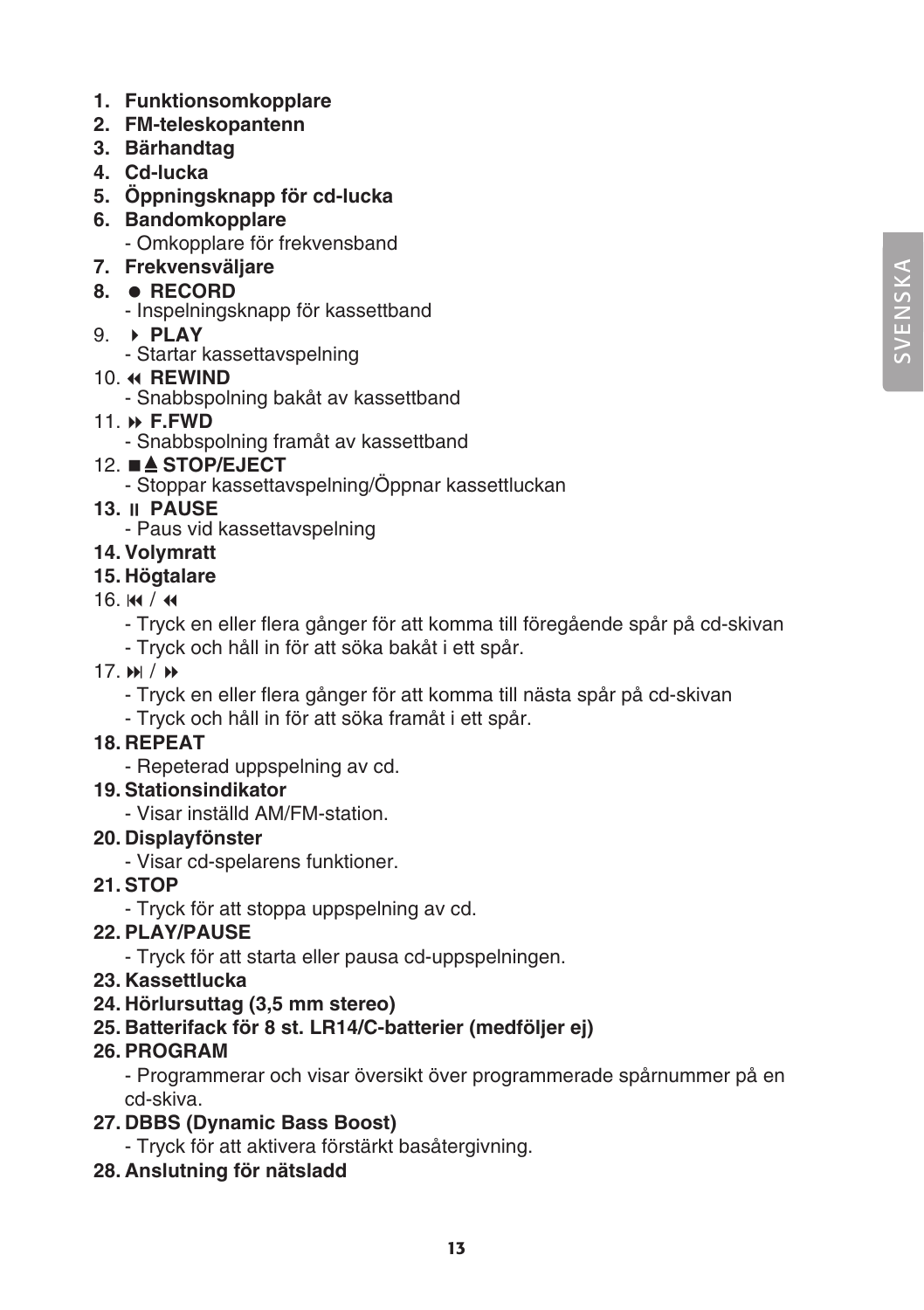## Grundfunktioner

### **Stänga av strömmen: spara energi**

För att undvika onödig el-åtgång ställ alltid funktionsväljaren i läge TAPE (OFF) när anläggningen inte används.

## Radiomottagning

- 1. Sätt funktionsomkopplaren i läge RADIO.
- 2. Välj önskat frekvensband genom att sätta bandomkopplaren i läge AM, FM eller FM(ST).
- 3. Vrid på stationsväljaren för att ställa in önskad station. Drag ut teleskopantennen och vinkla den för bästa möjliga FM-mottagning (vid AM-mottagning, vrid hela enheten för bästa möjliga mottagning).
- 4. Justera ljudvolymen med volymreglaget.
- 5. När du lyssnat färdigt, ställ funktionsväljaren i läge TAPE (OFF) för att stänga av strömmen.

## Spela kassettband

- 1. Sätt funktionsomkopplaren i läge TAPE.
- 2. Tryck på ■▲ STOP/EJECT för att öppna kassettluckan.
- 3. Lägg i ett inspelat band och stäng kassettluckan.
- 4. Tryck på PLAY för att starta avspelningen.
- 5. Tryck på  $\parallel$  PAUSE om du vill avbryta avspelningen tillfälligt. Tryck igen på  $\parallel$ PAUSE för att fortsätta avspelningen.
- 6. Genom att trycka på « eller » kan du snabbspola bandet i båda riktningarna.
- 7. Tryck på ■▲ STOP/EJECT för att stanna bandet. Knapparna frigörs automatiskt när bandet är slut, om inte  $\parallel$  PAUSE-knappen är intryckt.

### Inspelning

### **Allmän information om inspelning**

- Inspelning är tillåten så länge den inte bryter mot upphovsrätten eller andra rättigheter som innehas av tredje part.
- • Kassettbandspelaren lämpar sig inte för inspelning på kassetter av typ CH-ROME (IEC II) eller METAL (IEC IV). Använd kassetter av typ NORMAL (IEC I) där flikarna inte har brutits av.
- • Den bästa nivån för inspelning ställs in automatiskt. Det går inte att påverka en pågående inspelning med VOLYM- och DBBS-kontrollerna.
- • Under 7 sekunder alldeles i början och slutet av bandet, när ledarbandet passerar inspelningshuvudena sker ingen inspelning.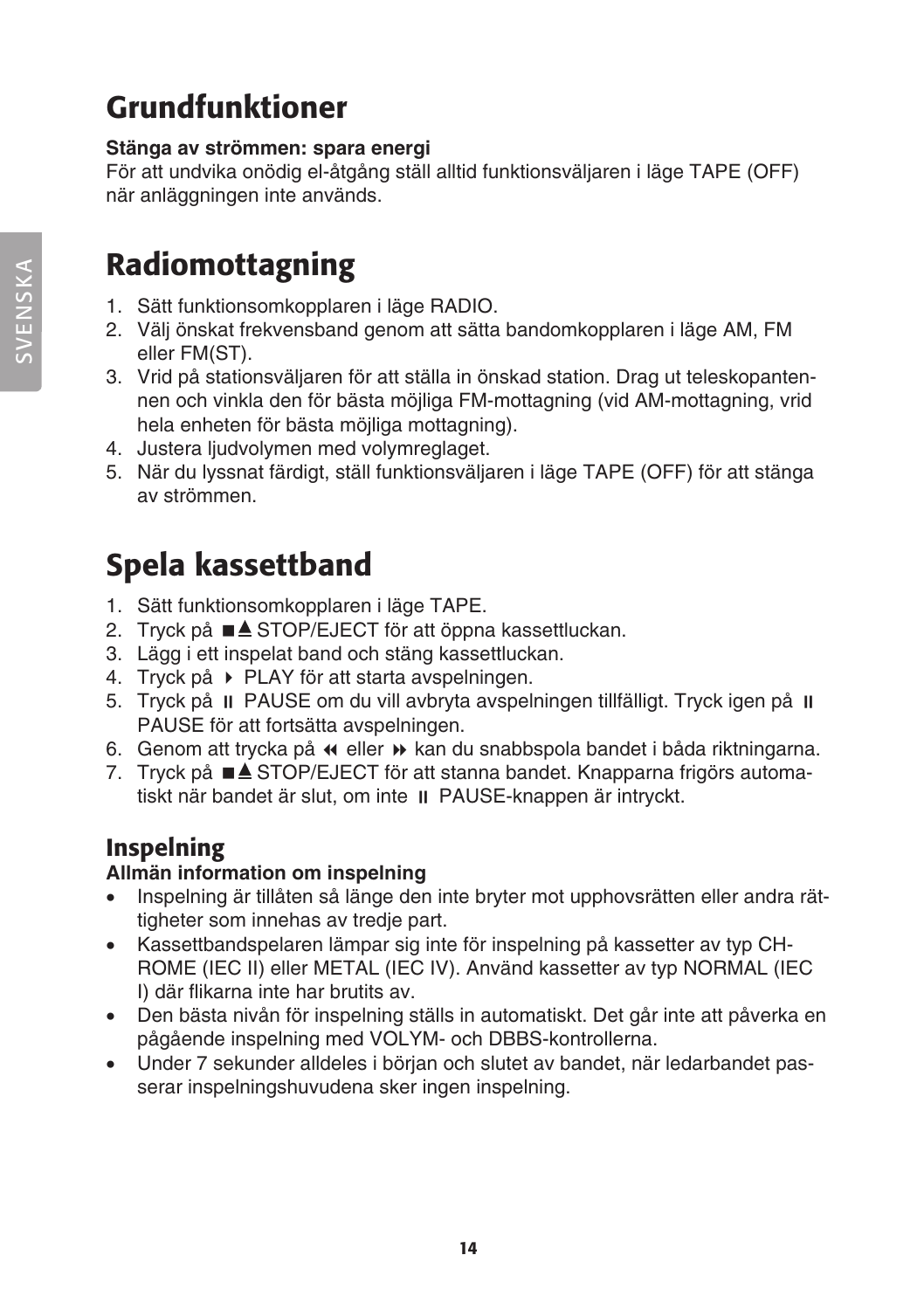För att skydda ett band från att raderas av misstag kan du bryta av en eller båda plastflikarna på undersidan av bandet. Det går nu inte att spela in på den sida där fliken är avlägsnad.



Om hålen som täcktes av flikarna tejpas över går det åter att spela in på bandet.

### **Inspelning från radio eller cd-skiva**

- 1. Förbered uppspelning av en cd-skiva (se avsnitt Spela en cd-skiva) eller ställ in önskad radiostation. (se avsnitt Radiomottagning).
- 2. Tryck på ■▲ STOP/EJECT för att öppna kassettluckan.
- 3. Lägg i en lämplig kassett och stäng kassettluckan.
- 4. Tryck på REC för att starta inspelningen och starta sedan uppspelningen av cd-skivan om du önskar spela in från cd.
- 5. Tryck på PAUSE om du vill göra ett tillfälligt avbrott i inspelningen. Tryck på PAUSE igen för att fortsätta inspelningen.
- 6. Tryck på ■▲ STOP/EJECT för att stoppa inspelningen.

## Spela en cd-skiva

Denna cd-spelare kan spela Audio Discs, CD-R och CD-RW. Försök inte spela CD-ROM, Cdi, VCD, eller cd-skivor som är avsedda för dator.

- 1. Ställ funktionsväljaren på CD.
- 2. Öppna cd-luckan genom att trycka på knappen CD DOOR OPEN.
- 3. Lägg i en CD, CD-R eller CD-RW med textsidan uppåt och stäng luckan. Efter en liten stund visar displayen det totala antalet låtar/spår som finns på skivan.
- 4. Tryck på ▶ II PLAY/PAUSE för att starta avspelningen.
- 5. Tryck på ▶ II PLAY/PAUSE för att stoppa avspelningen tillfälligt. Tryck på ▶ II PLAY/PAUSE igen för att fortsätta.
- 6. Tryck på STOP om du vill stoppa avspelningen.

#### **Obs:** Cd-spelaren stannar även

- när du öppnar cd-luckan.
- när du väljer RADIO eller TAPE som ljudkälla.
- när hela cd-skivan är avspelad.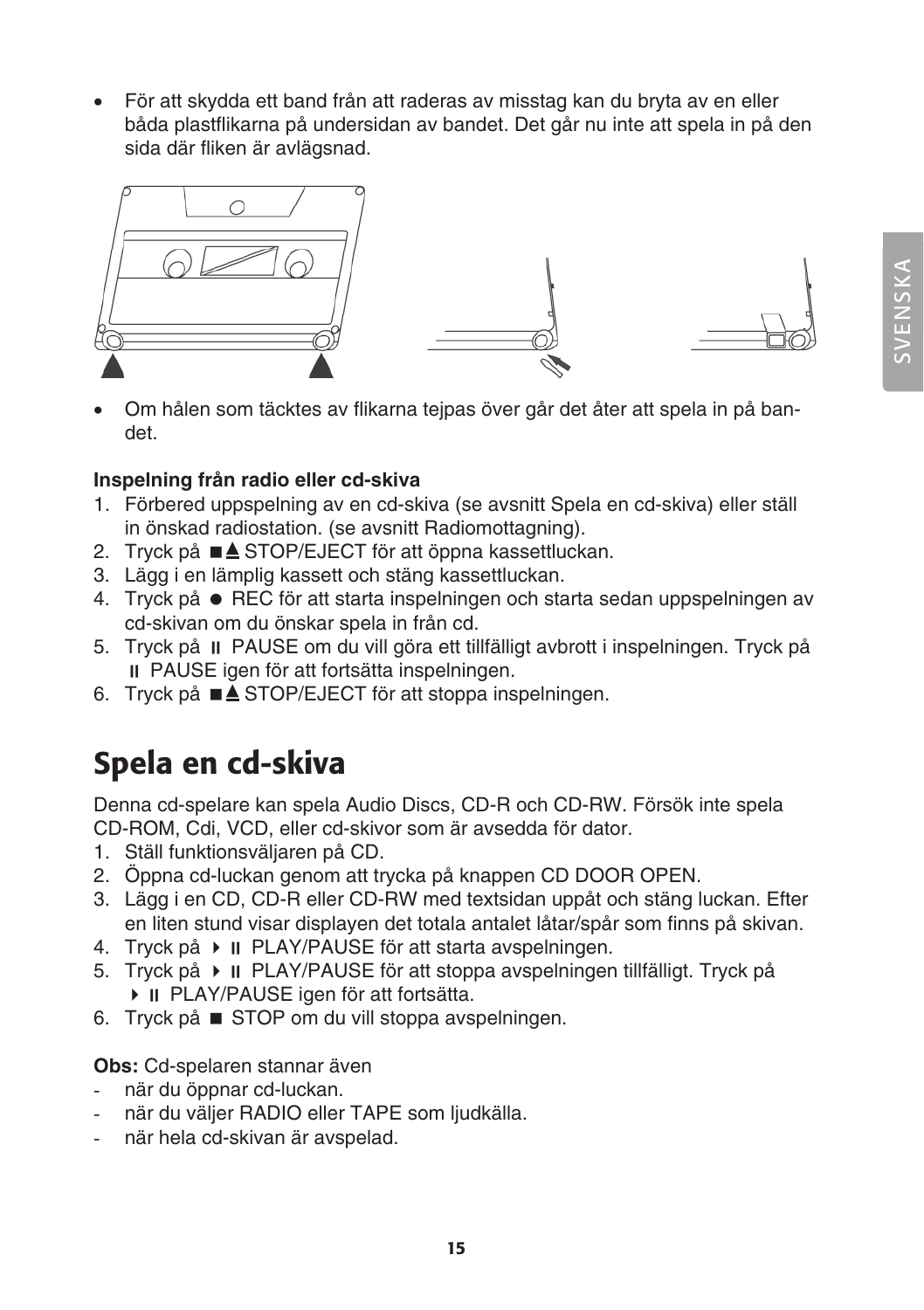### **Välja ett annat spår**

Under avspelningen kan du använda  $\mathsf{M}$  eller  $\mathsf{M}$  för att välja ett särskilt spår. Om du har valt ett spårnummer i stopp- eller pausläge, startar du avspelningen genom att trycka på ▶ II PLAY/PAUSE.

- Tryck kort en gång på  $\blacktriangleright$  för att komma till nästa spår, eller tryck upprepade gånger tills det önskade spårnumret visas på displayen.
- Tryck kort en gång på  $\mathsf{H}$  för att återgå till början av det spår som just spelas.
- Tryck kort mer än en gång för att komma till tidigare spår.

### **Finna ett avsnitt i ett spår**

- 1. Tryck ner  $\leftrightarrow$  eller  $\leftrightarrow$  och håll knappen nedtryckt. Cd-skivan spelas nu med hög hastighet och låg volym.
- 2. Släpp upp « eller » när du hör det avsnitt du söker. Den normala avspelningen fortsätter.

### **Andra spelsätt**

REPEAT – det aktuella spåret spelas om och om igen. REPEAT ALL – hela cd-skivan spelas upprepade gånger.

### **Programmering av spårnummer**

Du kan lagra upp till 20 spår i den följd du önskar. Du kan även lagra samma spår mer än en gång.

- 1. I stoppläge trycker du på PROGRAM. Displayen visar "PROGRAM" samtidigt som "01" blinkar.
- 2. Välj spårnummer med  $\mathbf{M}$  eller  $\mathbf{M}$ , när det spår du vill programmera visas trycker du en gång på PROGRAM för att lagra spåret.
- 3. Om fler spår ska programeras in upprepa steg 1 och 2 för att programera in spår på programplatserna 2 till 20.
- 4. Tryck på ▶ II PLAY/PAUSE för att spela ditt program.

### **Radera program**

Du kan radera innehållet i minnesfunktionen genom att:

- Öppna cd-luckan.
- Välja RADIO som ljudkälla.
- Trycka på STOP under pågående avspelning eller när spelaren är i stoppläge.

## Skötsel och underhåll

### **Allmän skötsel**

- Använd en mjuk, torr trasa för att rengöra anläggningen. Använd inte rengöringsmedel som innehåller alkohol, ammoniak, bensen eller slipmedel, eftersom det kan skada höljet.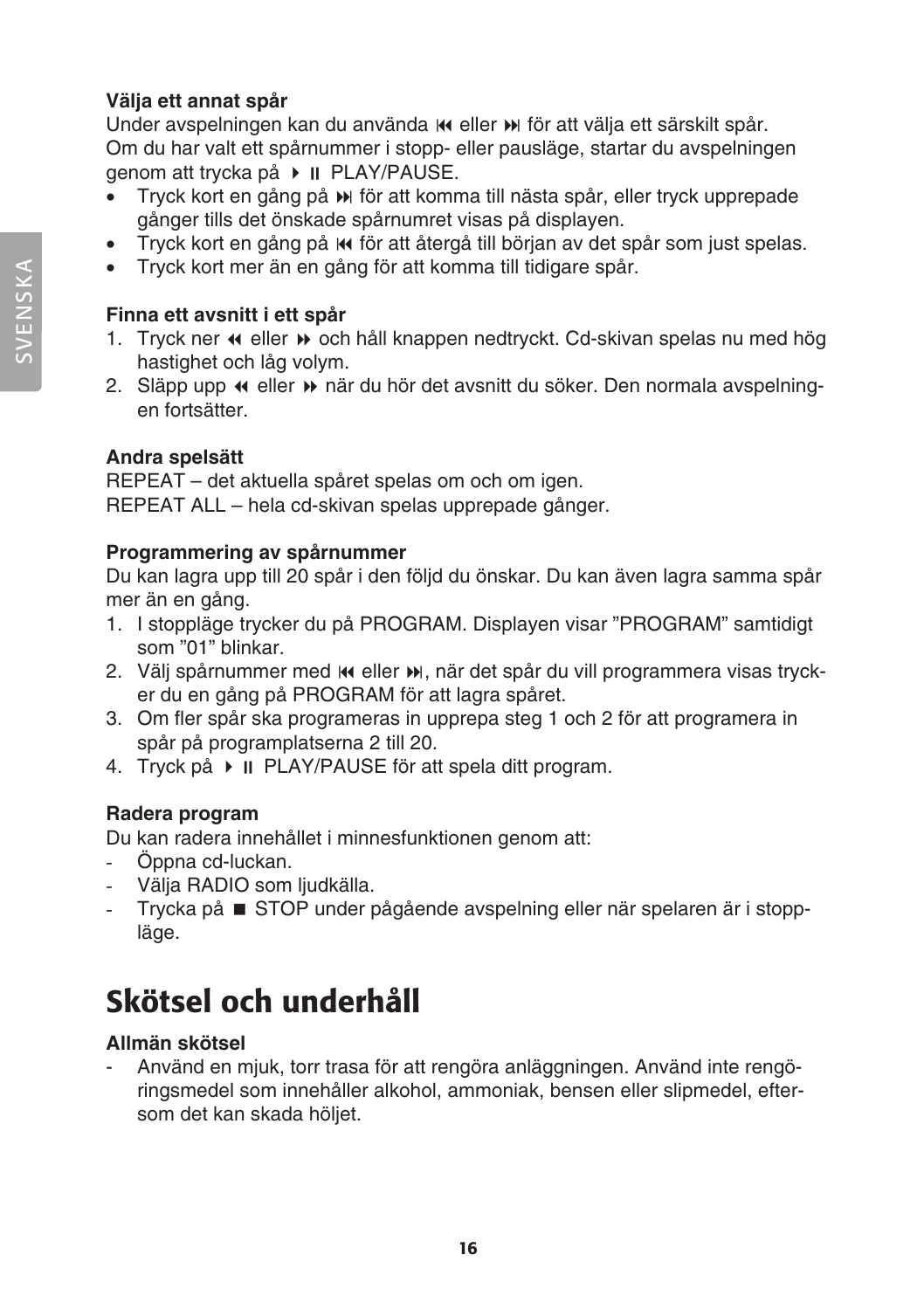### **Hantering av CD-spelare och CD-skivor**

- CD-spelarens lins får inte vidröras!
- Plötsliga förändringar i den omgivande temperaturen kan orsaka kondens och göra att linsen i din täcks av imma. Det är då inte möjligt att spela CD-skivor.
- Försök inte torka av linsen, utan låt anläggningen stå i ett varmt rumt tills fukten har avdunstat.
- Stäng alltid CD-luckan för att hålla CD-facket dammfritt. Använd en mjuk, torr trasa för att torka bort damm från facket om det behövs.
- Om CD-skivan behöver rengöras kan den torkas med en mjuk, luddfri trasa från mitten ut mot kanten i rak linje. Använd inte rengöringsmedel, eftersom det kan skada skivan.
- Fäst aldrig några klisterlappar på CD-skivan.

| Problem                          | Orsak                                                         | Förslag till lösning                                                  |
|----------------------------------|---------------------------------------------------------------|-----------------------------------------------------------------------|
| Inget ljud / Ingen               | Volymen är inte inställd                                      | Ställ in volymen                                                      |
| ström                            | Nätsladden är inte ansluten<br>på rätt sätt                   | Kontrollera nätsladdens an-<br>slutning                               |
|                                  | Batterierna är slut eller sitter<br>inte i på rätt sätt       | Kontrollera batterierna eller<br>sätt i dem rätt                      |
| Ingen skivindi-<br>kation        | Ingen cd-skiva är ilagd                                       | Lägg i en CD, CD-R eller<br>CD-RW                                     |
|                                  | Cd-skivan är skrapad eller<br>smutsia                         | Byt eller rengör skivan. Se<br>skötselanvisningar                     |
|                                  | Laserlinsen är immig                                          | Vänta tills linsen har anpassat<br>sig efter rummets temperatur       |
|                                  | CD-B-skivan är tom eller så<br>har kopieringen inte avslutats | Använd en färdigkopierad<br>$CD-R$                                    |
| Avspelning av<br>cd-skivor fung- | Cd-skivan är skrapad eller<br>smutsig                         | Byt eller rengör skivan                                               |
| erar inte                        | Laserlinsen är immig                                          | Vänta tills linsen har anpassat<br>sig efter rummets temperatur       |
|                                  | Ett program är aktiverat                                      | Gå ur programmet                                                      |
| Dåligt ljud från<br>kassetten.   | Damm eller smuts på tonhu-<br>vudena etc.                     | Rengör kassettbandspelarens<br>delar. Se skötselanvisningar.          |
|                                  | Fel sorts kassett används.<br>(METAL eller CROME)             | Använd endast kassetter av<br>typen NORMAL (IEC I) vid<br>inspelning. |
| Det går inte att<br>spela in.    | Kassettens flikar kan vara<br>avbrutna.                       | Klistra en bit tejp över utrym-<br>met där fliken har suttit.         |

## Felsökningsschema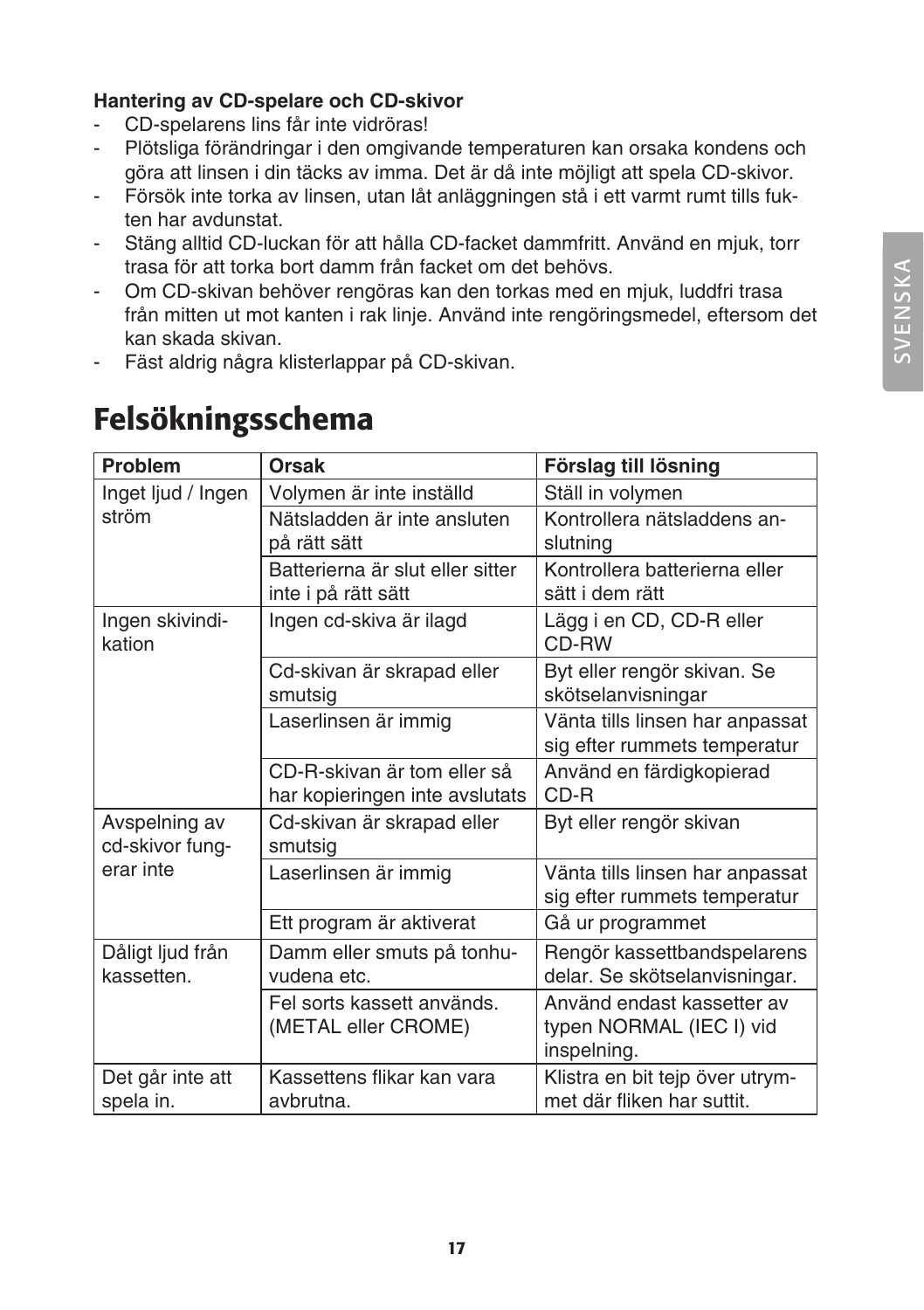## Avfallshantering

När du ska göra dig av med produkten ska detta ske enligt lokala föreskrifter. Är du osäker på hur du ska gå tillväga, kontakta din kommun.

## Specifikationer

Strömförsörjning: 230 V AC, 50 Hz eller 8 st. LR14/C-batterier (medföljer ej) Mått: 270 x 155 x 265 mm

### **Radio**

| Frekvensområde: | AM 540 - 1600 KHz |
|-----------------|-------------------|
|                 | FM 88 - 108 MHz   |

## **Högtalare**

2 x 1,5 W RMS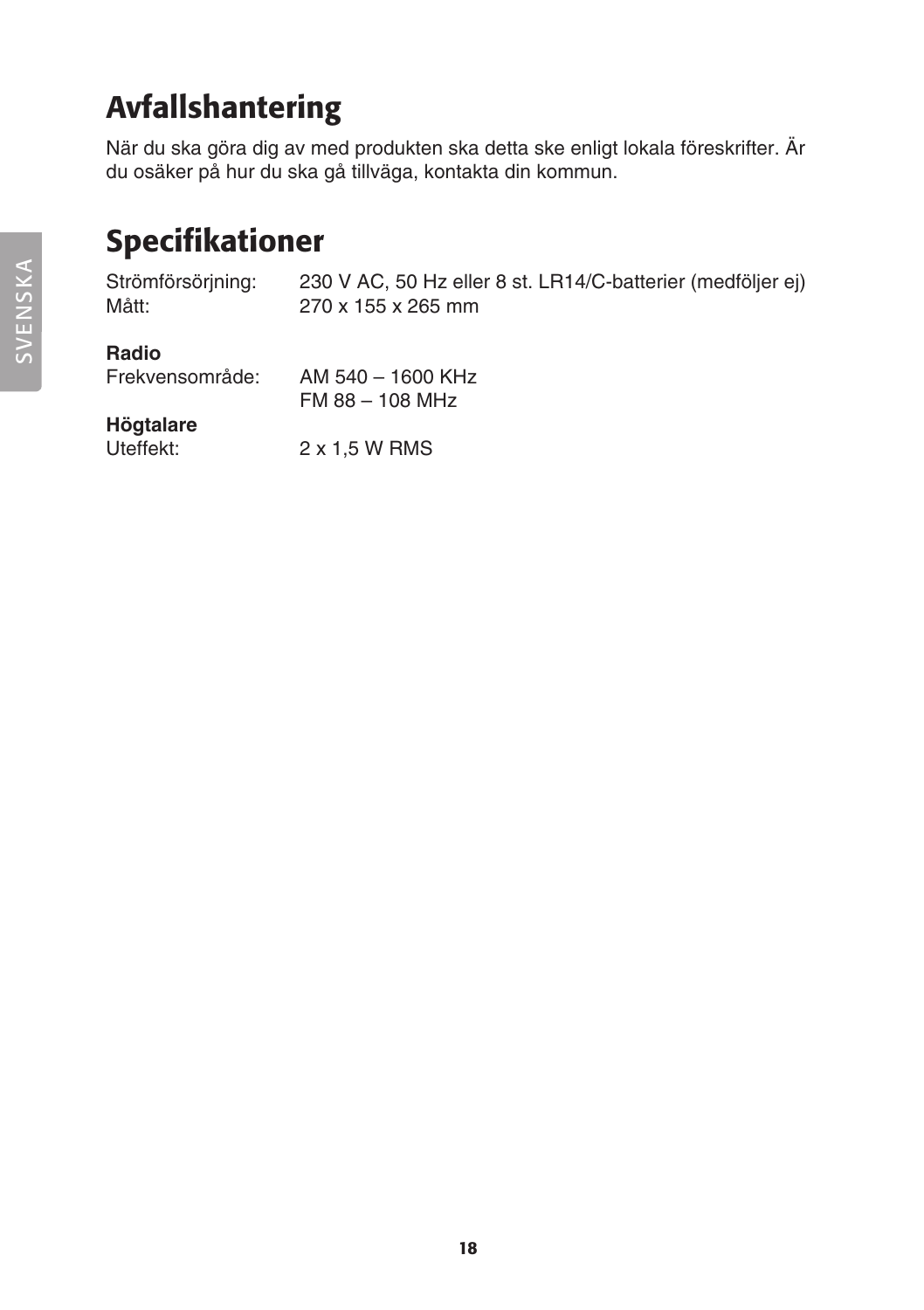### Radio med kassett- og CD-spiller Art. nr.: 18-8034 / 38-2538, modell KW-36R-UK / KW-36R

Les nøye igjennom hele bruksanvisningen og ta vare på den til senere bruk. Vi reserverer oss mot ev. tekst- og bildefeil, samt forandringer av tekniske data. Ved tekniske problemer eller andre spørsmål, ta kontakt med vårt kundesenter (se opplysninger på baksiden).

### Sikkerhetsforskrifter Legg merke til disse sikkerhetssymbolene



**Advarsel!** Åpne ikke dekselet. Farlig spenning ligger ubeskyttet på komponenter inne i produktets deksel, kontakt med disse kan føre til brann eller gi elektriske støt.

### Ved CD-spiller



### **KLASSE 1 LASERAPPARAT**

**Advarsel!** Åpne ikke dekselet. Usynlig laserstråling som kan forårsake øyeskader. Rett ikke blikket mot strålen, og se ikke rett på den gjennom optiske instrumenter.

- Produktet må kun repareres av kvalifisert servicepersonell.
- Produktet må ikke demonteres eller endres.
- Produktet er kun beregnet for innendørs bruk.
- Utsett aldri produktet for høye temperaturer, fukt eller væte.
- Plasser ikke produktet slik at det kan falle ned i vann eller annen væske. Still aldri produktet i nærheten av gjenstander som kan forårsake at vann eller annen væske skylles over produktet.
- Plasser ikke apparatet i et fuktig, støvete miljø eller der det forekommer sterke vibrasjoner.
- Skru av en eventuell standby funksjon om natten, eller når du reiser bort.

## Strømforsyning

### Strømtilkobling

- 1. Kontroller om spenningen (V), som er angitt på merkeskiltet på baksiden av apparatet, er den samme som i ditt lokale strømnett (230 V AC, 50 Hz). Spør salgsstedet om råd hvis ikke dette er tilfelle.
- 2. Koble strømkabelen til vegguttaket. Anlegget er nå klart til bruk.
- 3. For å skru helt av strømmen, dra kontakten ut av vegguttaket. Dra kontakten ut av vegguttaket for å beskytte anlegget ditt ved kraftig tordenvær.

### Sett i batteriene

Åpne batteriluken på enhetens underside og sett i 8 stk. LR14/C-batterier. Påse at batteriene ligger riktig vei i følge merkingen i batteriluken.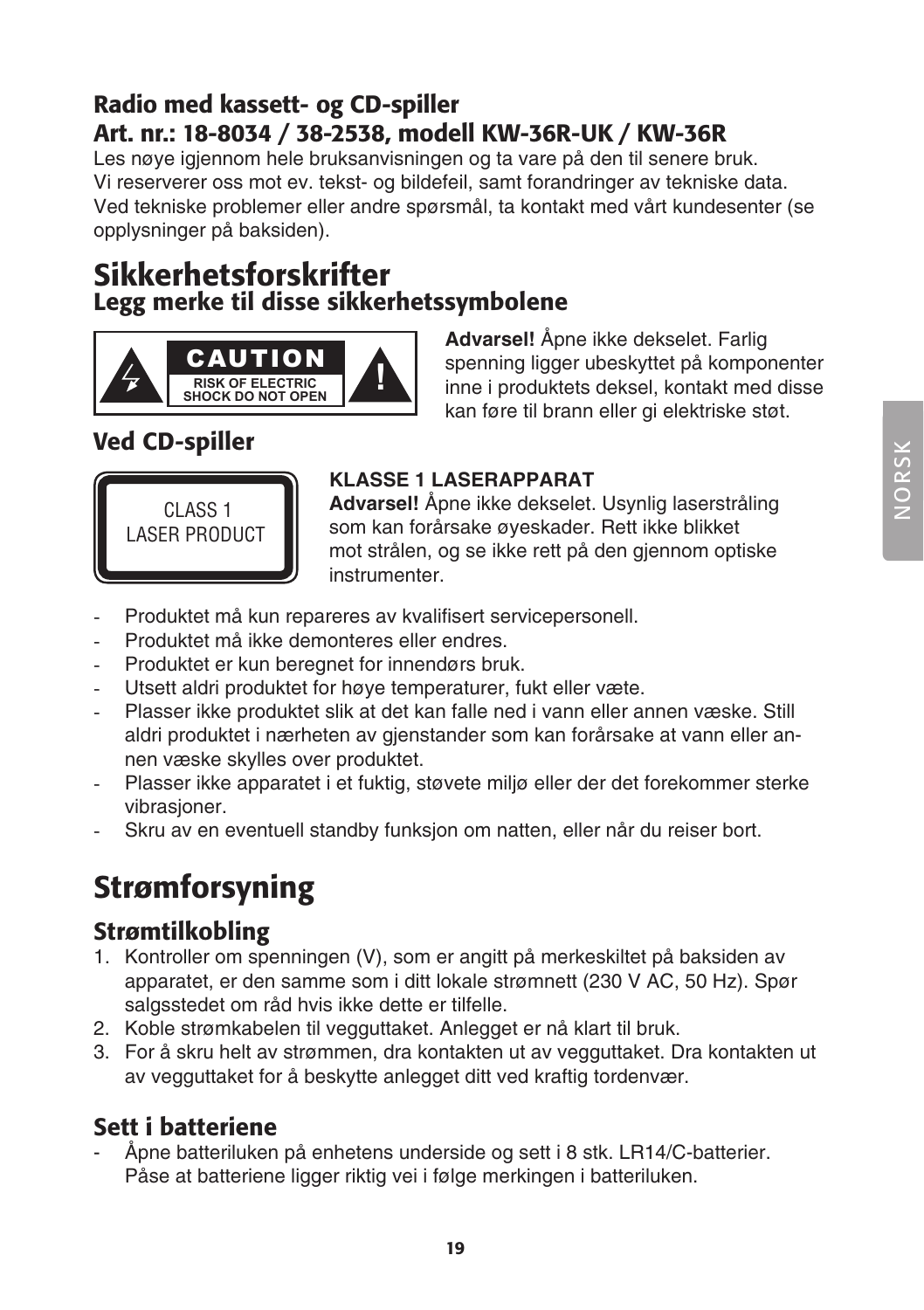## Kontroller



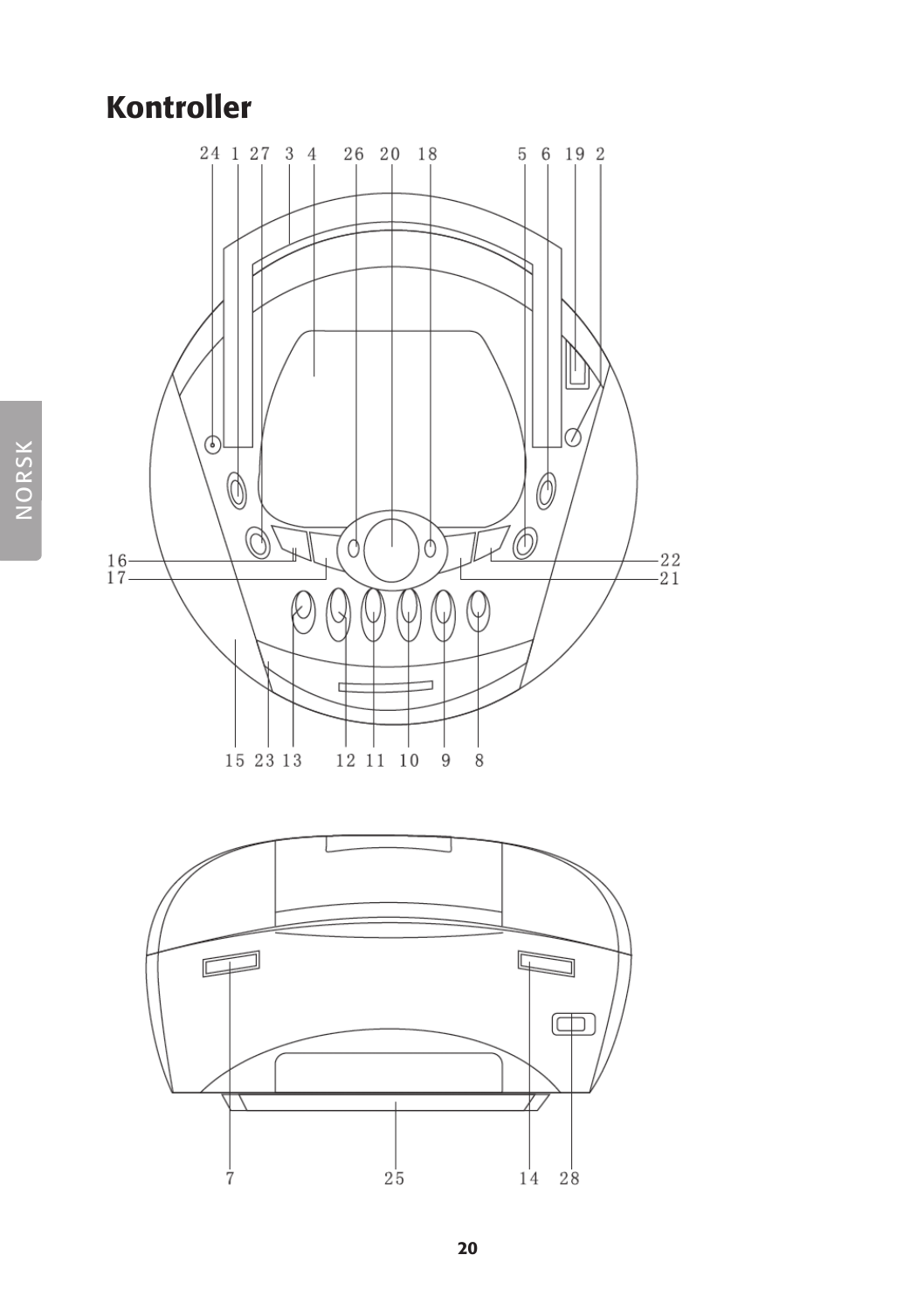- **1. Funksjonsvelger**
- **2. FM teleskopantenne**
- **3. Bærehåndtak**
- **4. CD-luke**
- **5. Åpningsknapp for CD-skuff**
- **6. Båndvelger** 
	- For valg av frekvensbånd
- **7. Frekvensvelger**

#### **8. RECORD**

- Innspillingsknapp for kassettbånd
- 9. **PLAY**
	- Starter spilling av kassett

#### 10.  $\triangleleft$  **REWIND**

- Hurtigspoling bakover
- 11. **F.FWD**
	- Hurtigspoling framover

#### 12. **STOP/EJECT**

- Stopper spillingen av kassett/Åpner kassettluken

### **13. || PAUSE**

- Pause på spilling av kassett

#### **14. Volumratt**

**15. Høyttaler**

#### $16. M / 44$

- Trykk en eller flere ganger for å komme til foregående spor på CD-platen
- Trykk og hold inne for å søke bakover i et spor.
- $17.$   $\blacktriangleright$   $\blacktriangleright$   $\blacktriangleright$   $\blacktriangleright$ 
	- Trykk en eller flere ganger for å komme til neste spor på CD-platen.
	- Trykk og hold inne for å søke framover i et spor.

#### **18. REPEAT**

- Repetert spilling av CD.

#### **19. Stasjonsindikator**

- Viser innstilt AM/FM-stasjon.

#### **20. Displayvindu**

- Viser CD-spillerens funksjoner

#### **21. STOP**

- Trykk for å stoppe spillingen av CD.

#### **22. PLAY/PAUSE**

- Trykk for å starte eller å ta en pause i CD-spillingen.
- **23. Kassettlokk**
- **24. Hodetelefonuttak (3,5 mm stereo)**
- **25. Batteriholder for 8 stk. LR14/C-batterier (medfølger ikke).**
- **26. PROGRAM** Programmerer og viser oversikt over programmerte spornummer på en CD-plate.
- **27. DBBS (Dynamic Bass Boost)**
	- Trykk for å aktivere en forsterket bassgengivelse.
- **28. Tilkobling for strømkabel**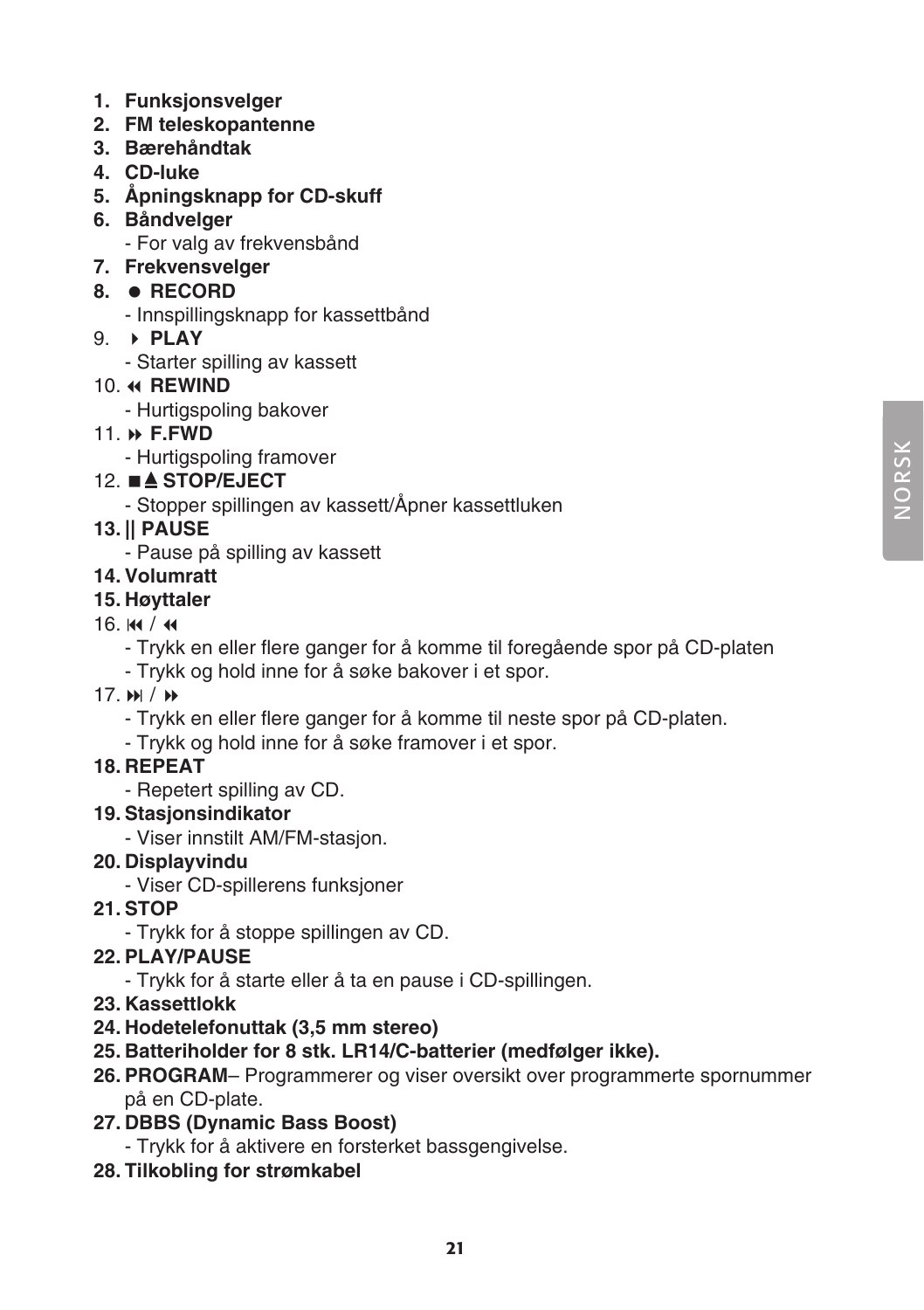## Grunnfunksjoner

### **Skru av strømmen: spar energi**

For å unngå unødig strømbruk, still alltid funksjonsvelgeren på TAPE (OFF) når anlegget ikke er i bruk.

## Radiomottak

- 1. Sett funksjonsvelgeren på **RADIO.**
- 2. Velg ønsket frekvensbånd ved å sette båndvelgeren på AM, FM eller FM(ST).
- 3. Vri på stasjonsvelgeren for å stille inn ønsket stasjon. Dra ut teleskopantennen og vinkle den for best mulig FM-mottak (ved AM-mottak må man vri på hele enheten for å finne best mulig mottaksforhold.)
- 4. Juster volumet med volumreguleringen.
- 5. Når du har hørt ferdig, still funksjonsvelgeren på TAPE (OFF) for å skru av strømmen.

## Spille kassett

- 1. Sett funksjonsvelgeren på **TAPE.**
- 2. Trykk på ■▲ (STOP/EJECT) for å åpne kassettluken.
- 3. Sett inn en innspilt kassett og lukk kassettluken.
- 4. Trykk på PLAY for å starte avspillingen.
- 5. Trykk på PAUSE dersom du vil avbryte avspillingen midlertidig. Trykk en gang til på  $\parallel$  PAUSE for å fortsette spillingen.
- 6. Ved å trykke på « eller » kan du spole båndet raskt i begge retninger.
- 7. Trykk på ■▲ STOP/EJECT for å stoppe båndet. Knappene frigiøres automatisk når båndet er slutt, hvis ikke II PAUSE-knappen er aktivert.

### Innspilling

### **Allmenn informasjon om innspilling**

- Innspilling er tillatt så lenge den ikke bryter med opphavsretten eller andre rettigheter som innehas av tredje part.
- Kassettspilleren passer ikke for innspilling på kassetter av type CHROME (IEC II) eller METAL (IEC IV). Bruk kassetter av type NORMAL (IEC I) der flikene ikke er fjernet.
- • Det beste nivået for innspilling stilles inn automatisk. Du kan ikke påvirke en pågående innspilling med VOLUM- og DBBS-kontrollene.
- • I 7 sekunder helt i begynnelsen og slutten av båndet, når lederbåndet passerer innspillingshodene skjer ingen innspilling.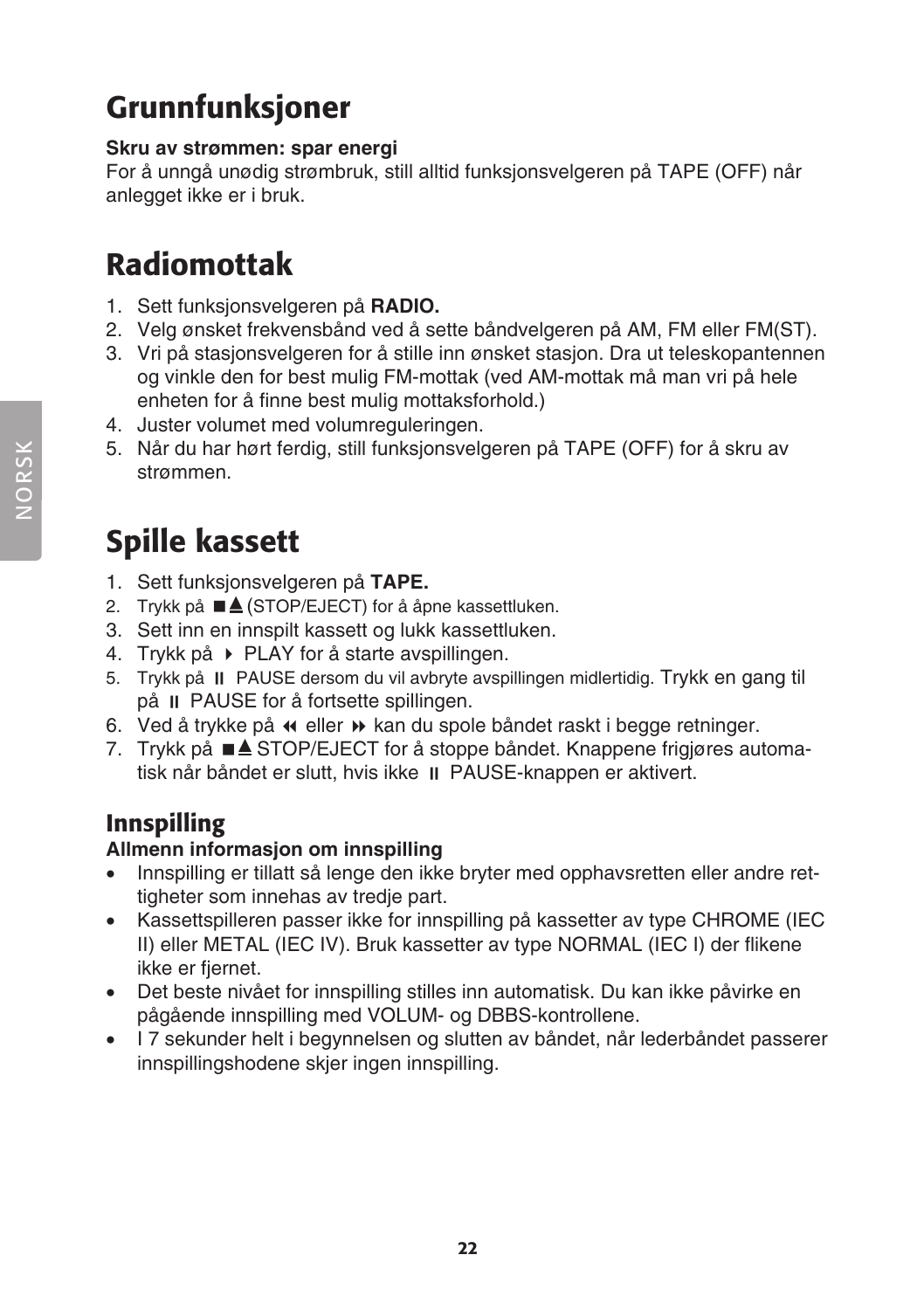For å beskytte et bånd fra å slettes ved en feiltakelse, kan du bryte av en eller begge plastflikene på undersiden av båndet. Det er nå umulig å spille inn på den siden der fliken er fjernet.



Dersom hullene, som ble dekket av flikene teipes igjen, kan du igjen spille inn på båndet.

### **Innspilling fra radio eller CD-plate**

- 1. Forbered avspilling av en CD-plate (se avsnitt Spille en CD-plate) eller still inn ønsket radiostasjon. (Se "Radiomottak").
- 2. Trykk på ■▲ (STOP/EJECT) for å åpne kassettluken.
- 3. Legg i en passende kassett og steng kassettluken.
- 4. Trykk på REC for å starte innspillingen og start deretter spillingen av CDplaten hvis du ønsker å spille inn fra en CD.
- 5. Trykk på PAUSE hvis du ønsker å stoppe innspillingen midlertidig. Trykk på PAUSE en gang til for å fortsette innspillingen.
- 6. Trykk på  $\blacksquare$  **STOP/EJECT** for å avslutte innspillingen.

## Spill en CD-plate

Denne CD-spilleren kan spille Audioplater, CD-R og CD-RW. Forsøk ikke å spille CD-ROM, CDi, VCD, eller CD-plater som er beregnet for PC.

- 1. Still inn funksjonsvelgeren på CD.
- 2. CD-lokket åpnes ved å trykke på CD DOOR OPEN.
- 3. Legg i en CD, CD-R eller CD-RW med tekstsiden opp og steng luken. Etter en kort stund viser displayet det totale antallet låter på platen.
- 4. Trykk på ▶ II PLAY/PAUSE for å starte avspillingen.
- 5. Trykk på ▶ II PLAY/PAUSE for å stoppe avspillingen midlertidig. Trykk på ▶ II PLAY/PAUSE igjen for å fortsette.
- 6. Trykk på STOP hvis du vil stoppe spillingen.

### **Obs:** CD-spilleren stopper også

- når du åpner CD-lokket.
- når du velger RADIO eller TAPE som lydkilde.
- når hele CD-platen er spilt.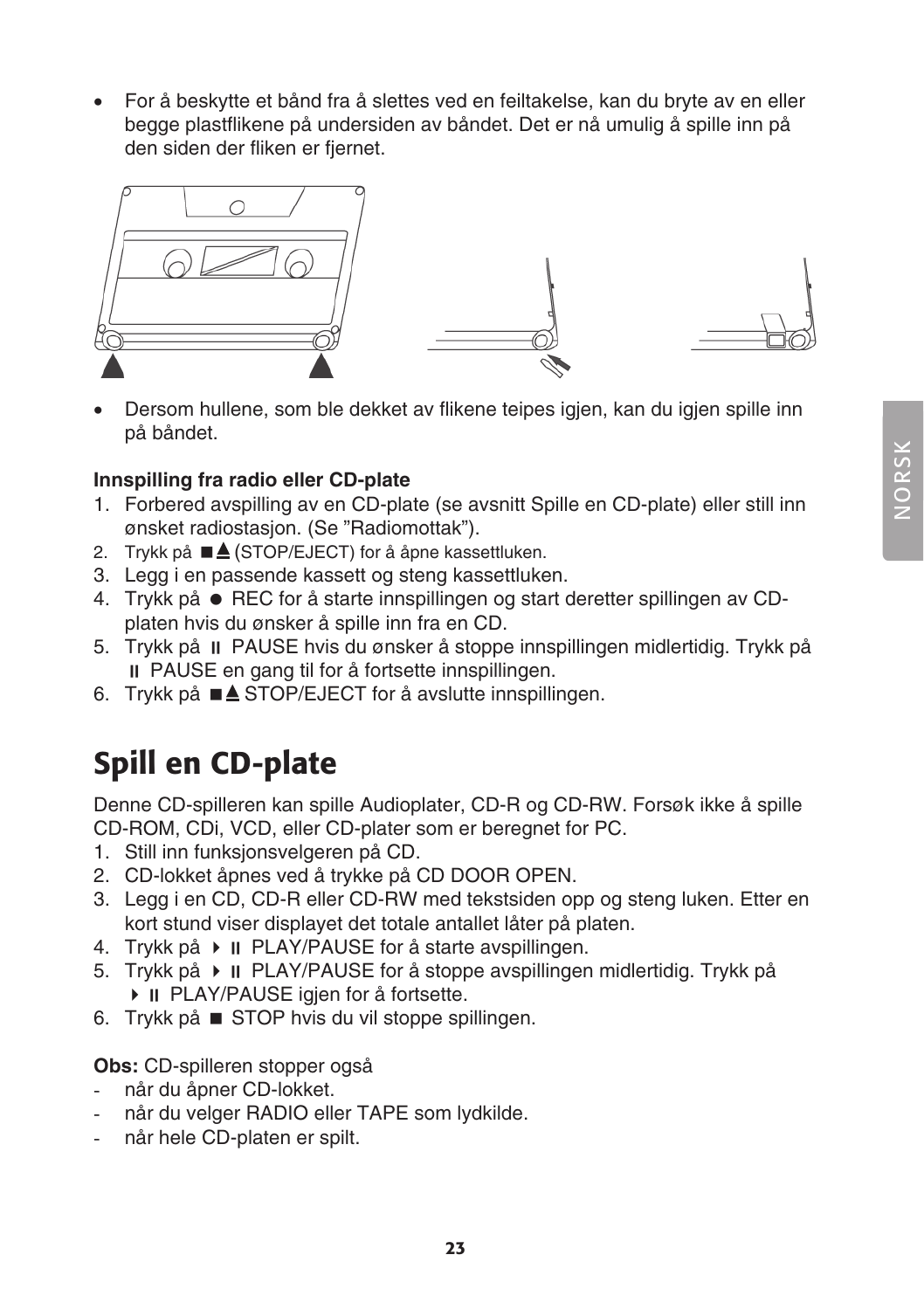### **Velg et annet spor**

Under avspillingen kan du bruke  $\mathsf{M}$  eller  $\mathsf{M}$  for å velge et spesielt spor. Dersom du har valgt et spornummer i stopp- eller pausemodus, starter du avspillingen igjen ved å trykke på ▶ II PLAY/PAUSE.

- Trykk kort en gang på  $\blacktriangleright$  for å komme til neste spor, eller trykk gjentatte ganger til det ønskede spornummeret vises i displayet.
- Trykk kort en gang på  $\mathsf{Id}$  for å gå tilbake til begynnelsen av det sporet du nettopp har spilt.
- Trykk kort mer enn en gang for å komme til tidligere spor.

### **Finn et avsnitt i et spor**

- 1. Trykk ned  $\triangleleft$  eller  $\triangleright$  og hold knappen nede. CD-platen spilles nå med høy hastighet og lavt volum.
- 2. Slipp opp  $\leftrightarrow$  eller  $\leftrightarrow$  når du hører det avsnittet du søker. Den normale avspillingen fortsetter.

### **Andre valg**

REPEAT – det aktuelle sporet spilles om og om igjen. REPEAT ALL – hele CD-platen spilles gjentatte ganger.

### **Programmering av spornummer**

Du kan lagre opp til 20 spor i den rekkefølge du ønsker. Du kan også lagre samme spor mer enn en gang.

- 1. I stoppmodus trykker du på PROGRAM. Displayet viser "PROGRAM" samtidig som "01" blinker.
- 2. Velg spornummer med  $\textsf{N}$ eller  $\textsf{N}$ , når det sporet du vil programmere vises, trykker du en gang på PROGRAM for å lagre sporet.
- 3. Dersom flere spor skal programmeres inn, gjenta trinn 1 og 2 for å programmere inn spor på programplassene 2 til 20.
- 4. Trykk på ▶ II PLAY/PAUSE for å spille av ditt program.

### **Slette program**

Du kan slette innholdet i minnefunksjonen ved å:

- Åpne CD-luken.
- Velg RADIO som lydkilde.
- Trykk på STOP under pågående avspilling eller når spilleren er i stoppmodus.

## Vedlikehold

### **Allment vedlikehold**

Bruk en myk, tørr klut for å rengjøre anlegget. Bruk ikke rengjøringsmiddel som inneholder alkohol, ammoniakk, benzen eller slipemiddel, da dette kan skade dekselet.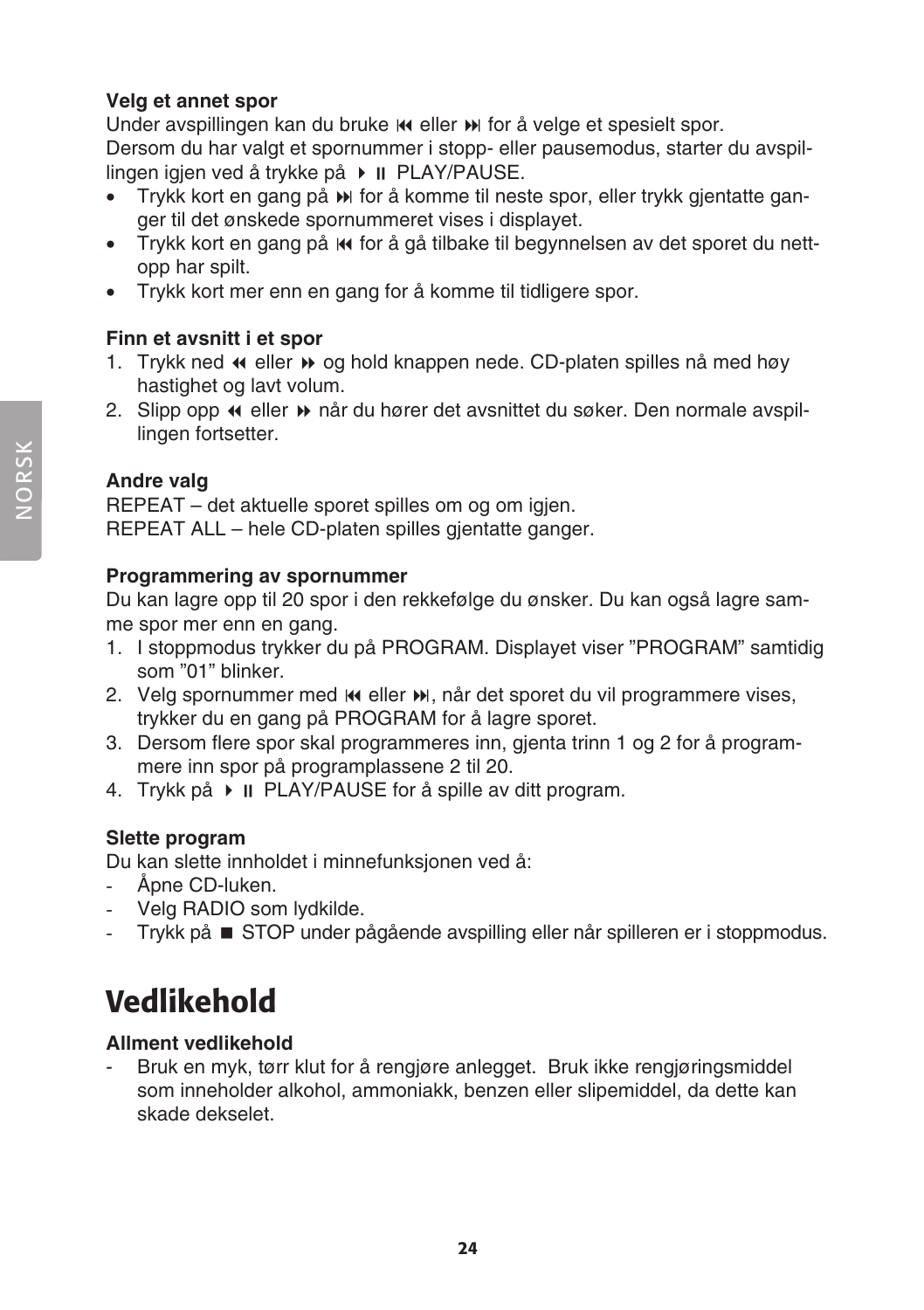### **Håndtering av CD-spiller og CD-plater**

- CD-spillerens linse må ikke berøres!
- Plutselige forandringer i omgivelsenes temperatur kan forårsake kondens og forårsake dugg på linsen. Det er da ikke mulig å spille CD-plater.
- Forsøk ikke å tørke av linsen, men la anlegget stå i et varmt rom til fukten har fordampet.
- Steng alltid CD-luken for å holde CD-spilleren støvfri. Bruk en myk, tørr klut for å tørke bort støv fra lokket dersom det er behov.
- Dersom CD-platen må rengjøres kan den tørkes med en myk, lofri klut fra midten og ut mot kanten i rett linje. Bruk ikke rengjøringsmiddel, da dette kan skade platen.
- Fest aldri klistremerker på CD-platen.

## Feilsøkingsskjema

| <b>Problem</b>                                 | Årsak                                                        | <b>Forslag til løsning</b>                                      |
|------------------------------------------------|--------------------------------------------------------------|-----------------------------------------------------------------|
| Ingen lyd /<br>Ingen strøm.                    | Volumet er ikke innstilt.                                    | Still inn volumet.                                              |
|                                                | Strømkabelen er ikke ko-<br>blet til på riktig måte.         | Kontroller strømkabelens tilkob-<br>ling.                       |
|                                                | Batteriene er utbrukt eller<br>de er feil innsatt.           | Kontroller batteriene.                                          |
| Ingen plateindi-                               | Ingen CD-plate er lagt i.                                    | Legg i en CD, CD-R eller CD-RW.                                 |
| kasjon.                                        | CD-platen er skrapet eller<br>skitten.                       | Bytt eller rengjør platen. Se ved-<br>likeholdsanvisninger.     |
|                                                | Laserlinsen er tildugget.                                    | Vent til linsen har tilpasset seg<br>etter rommets temperatur.  |
|                                                | CD-R-platen er tom eller ko-<br>pieringen er ikke avsluttet. | Bruk en ferdigkopiert CD-R.                                     |
| Avspilling av<br>CD-plater fun-<br>gerer ikke. | CD-platen er skrapet eller<br>skitten.                       | Bytt eller rengjør platen.                                      |
|                                                | Laserlinsen er tildugget.                                    | Vent til linsen har tilpasset seg<br>etter rommets temperatur.  |
|                                                | Et program er aktivert.                                      | Gå ut av programmet.                                            |
| Dårlig lyd fra<br>kassetten.                   | Støv eller smuss på lydho-<br>dene etc.                      | Rengjør kassettspillerens deler.<br>Se vedlikeholdsanvisninger. |
|                                                | Feil type kassett brukes.<br>(METAL eller CROME)             | Bruk kun kassetter av typen<br>NORMAL (IEC I) ved innspilling.  |
| Det er ikke mu-<br>lig å spille inn.           | Kassettens fliker kan være<br>fjernet.                       | Sett på en teipbit over rommet<br>der fliken satt.              |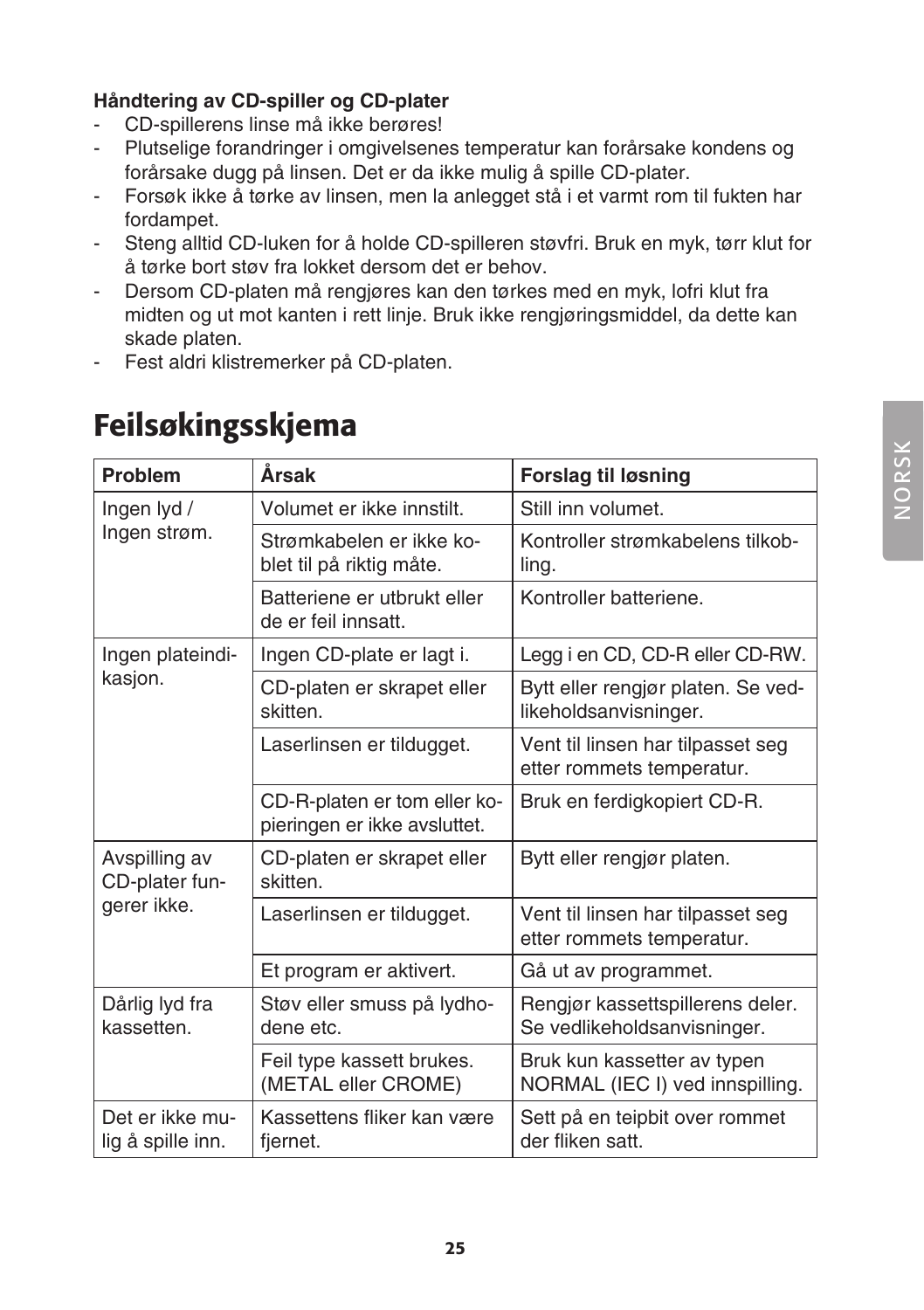## Avfallshåndtering

Når du skal kvitte deg med produktet, skal dette skje i henhold til lokale forskrifter. Er du usikker på hvordan du går fram, ta kontakt med lokale myndigheter.

## Spesifikasjoner

Strømforsyning: 230 V AC, 50 Hz eller 8 stk. LR14/C-batterier (medfølger ikke). 270 x 155 x 265 mm

### **Radio**

| Frekvensområde: AM 540 – 1 600 KHz |
|------------------------------------|
| FM 88-108 MHz                      |

**Høyttaler**

2 x 1,5 W RMS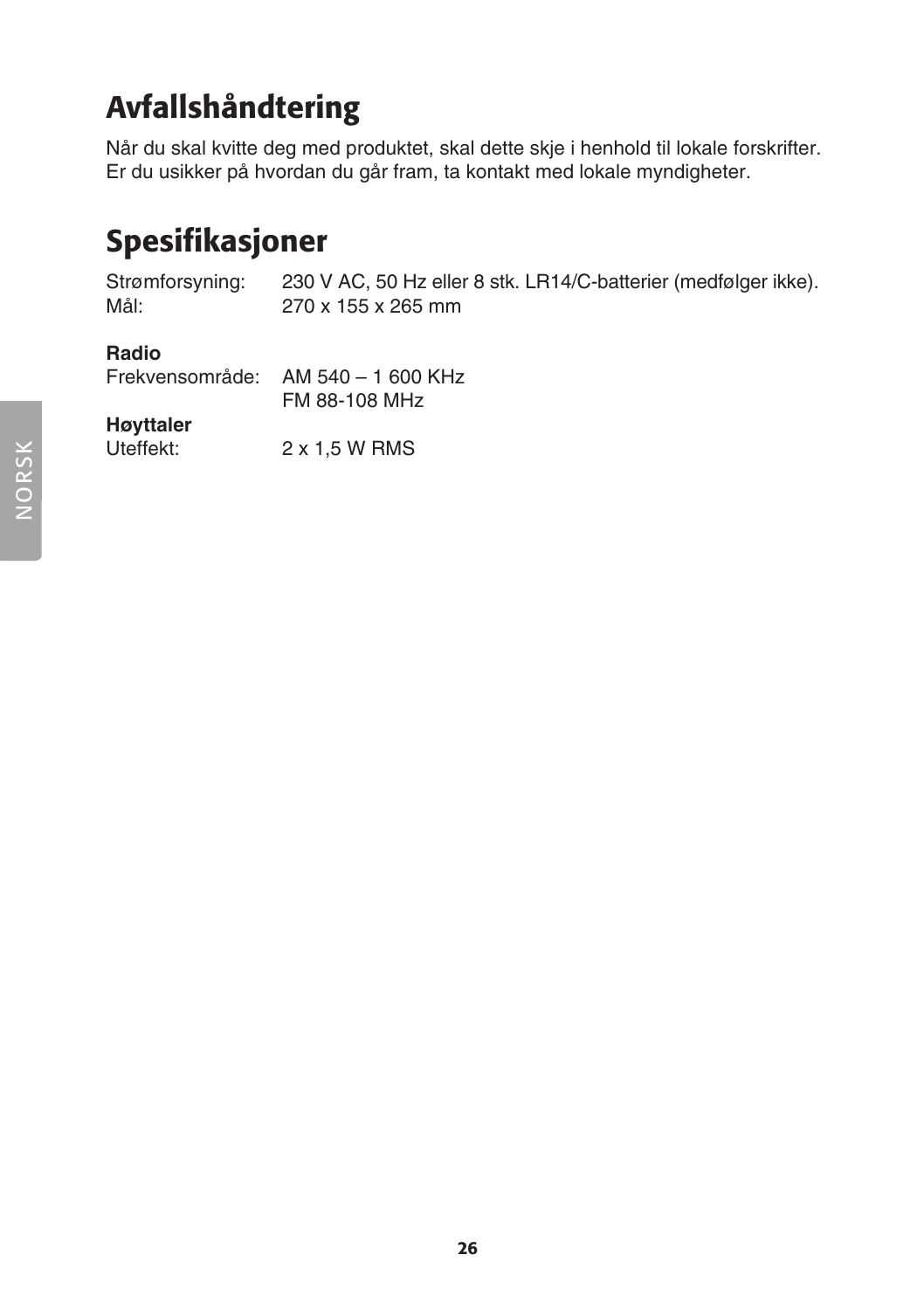### Cd-radionauhuri Tuotenumero 18-8034 / 38-2538, malli KW-36R-UK / KW-36R Lue käyttöohjeet ennen tuotteen käyttöönottoa. Säilytä käyttöohjeet tulevaa tarvetta varten. Pidätämme oikeuden teknisten tietojen muutoksiin. Emme vastaa mahdollisista teksti- tai kuvavirheistä. Jos laitteeseen tulee teknisiä ongelmia, ota yhteys myymälään tai asiakaspalveluun (yhteystiedot käyttöohjeen lopussa).

### Turvallisuusohjeita Huomioi seuraavat turvallisuussymbolit



**Varoitus!** Älä avaa laitteen koteloa! Kotelon sisällä on vaarallista jännitettä sisältäviä suojaamattomia komponentteja, jotka voivat aiheuttaa sähköiskun.

### CD-soittimessa



### **LUOKAN 1 LASERLAITE**

**Varoitus!** Älä avaa laitteen koteloa! Näkymätön lasersäde voi aiheuttaa silmävaurioita. Älä katso säteeseen edes optisten instrumenttien läpi.

- Tuotteen saa korjata vain valtuutettu huoltoliike.
- Älä pura tai muuta tuotetta.
- Tuote on tarkoitettu vain sisäkäyttöön.
- Alä altista laitetta liian korkeille lämpötiloille, iskuille, kosteudelle tai vedelle.
- Älä sijoita tuotetta sellaiseen paikkaan, josta se voi tippua veteen tai muuhun nesteeseen. Älä laita laitteen päälle nesteitä sisältäviä esineitä, kuten maljakoita tai limsapulloja.
- Älä käytä laitetta kosteissa tai pölyisissä tiloissa tai paikoissa, joissa siihen kohdistuu voimakasta värähtelyä.
- Sammuta mahdollinen valmiustila yön ajaksi ja poistuessasi kotoa.

## Virtalähde

### Verkkoliitäntä

- 1. Varmista, että laitteen takaosan arvokilpeen merkitty jännite (V) on sama, kuin sähköverkkosi jännite (230 V AC, 50 Hz). Kysy myyjältä neuvoja, jos jännite ei ole sama.
- 2. Liitä virtajohdon pistoke seinäpistorasiaan. Laite on käyttövalmis.
- 3. Katkaise laitteesta virta kokonaan irrottamalla pistoke pistorasiasta. Suojaa laitetta ja irrota pistoke ukkosen ajaksi.

### Paristojen asettaminen

- Avaa paristolokeron kansi laitteen pohjassa ja aseta lokeroon kahdeksan LR14/C-paristoa. Varmista, että paristot tulevat oikein päin.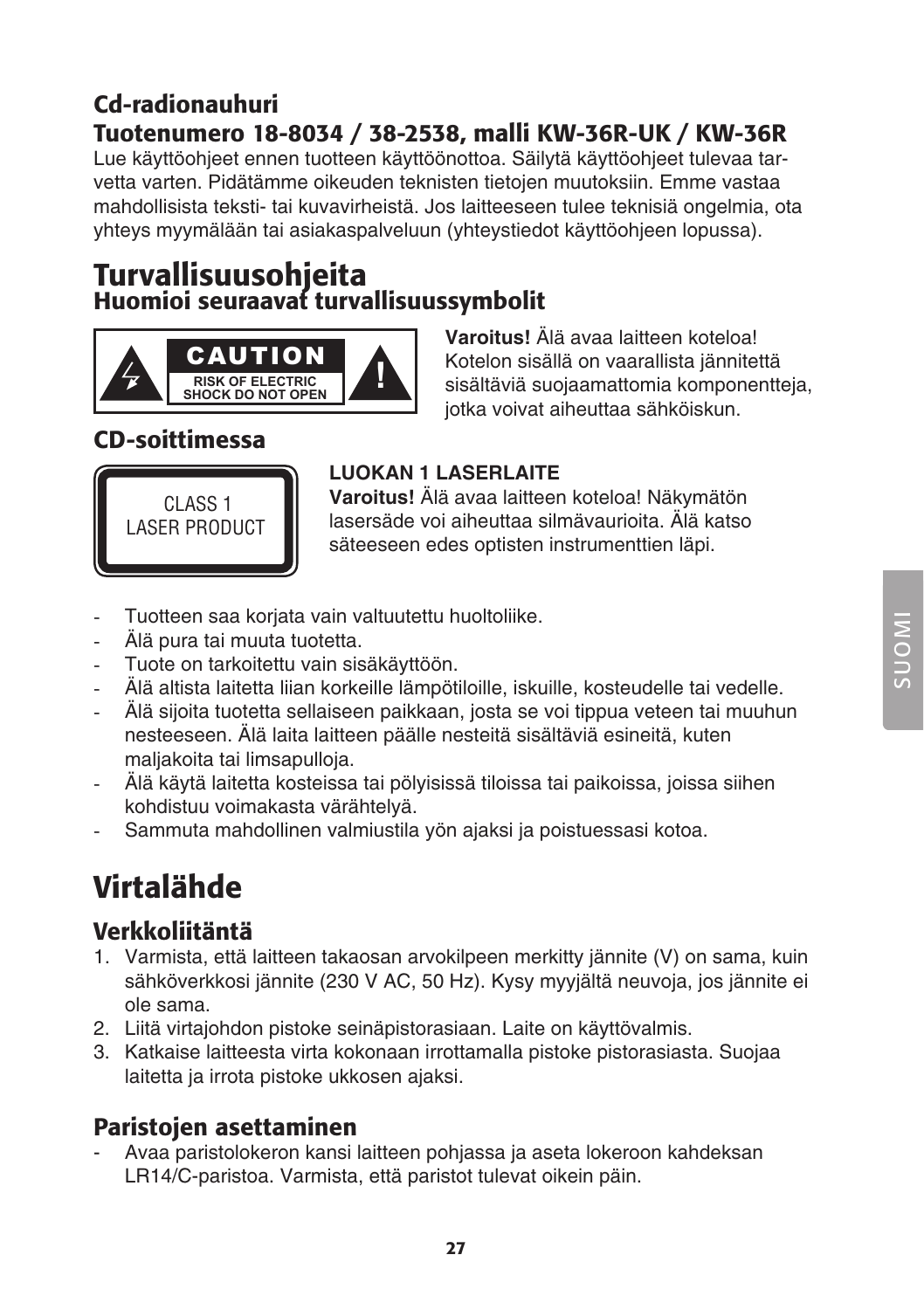## **Toiminnot**



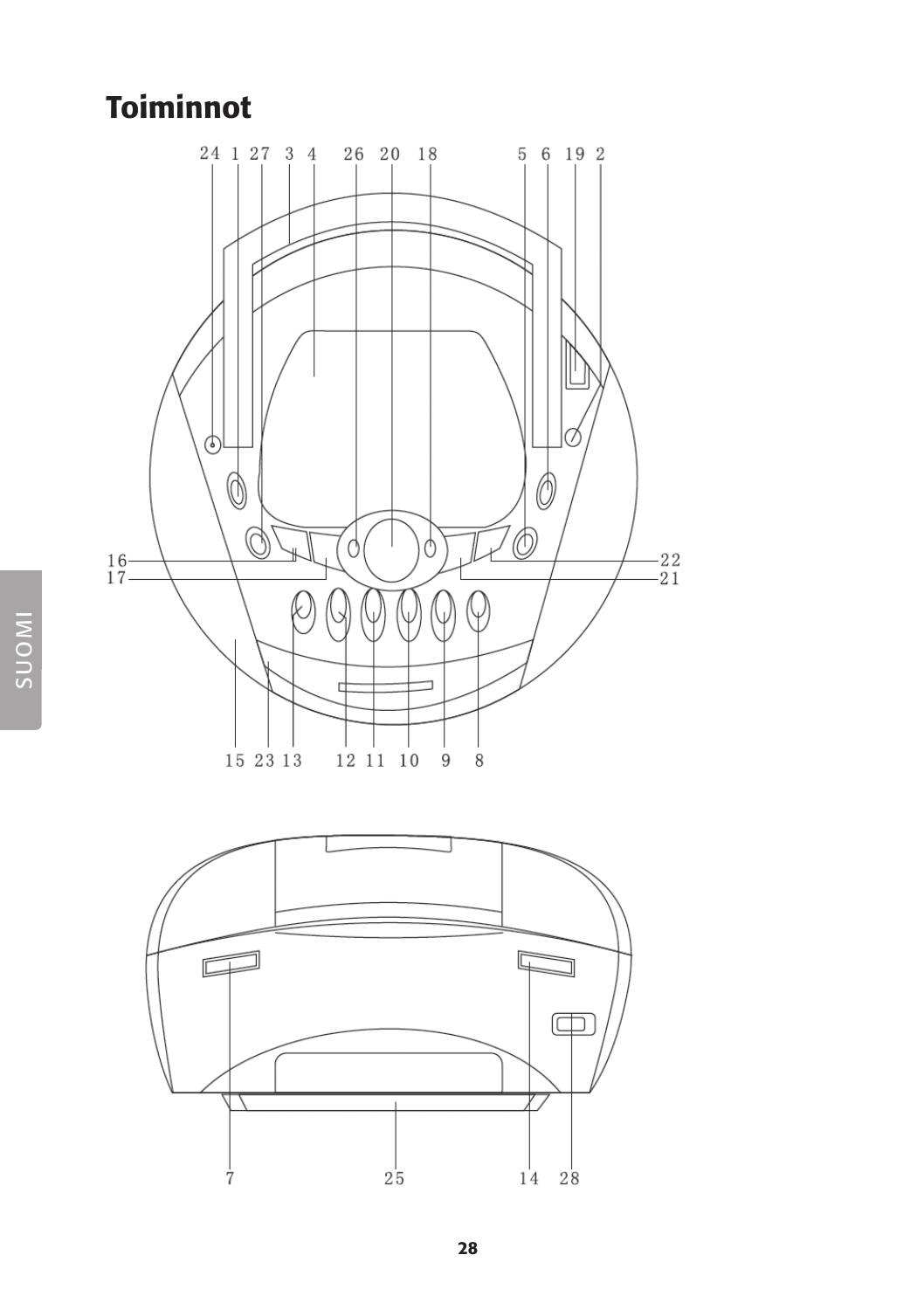- **1. Toimintovalitsin**
- **2. FM-teleskooppiantenni**
- **3. Kantokahva**
- **4. Cd-lokero**
- **5. Cd-lokeron avauspainike**
- **6. Tajuusaluevalitsin** - Valitsee taajuusalueen
- **7. Taajuusvalitsin**
- **8. RECORD**
	- Nauhoittaa kasetille
- **9. PLAY**
	- Aloittaa kasetin toistamisen
- **10.**  $\leftrightarrow$  **REWIND** 
	- Pikakelaa kasettia taaksepäin
- **11. F.FWD**
	- Pikakelaa kasettia eteenpäin
- **12. STOP/EJECT**
	- Lopettaa toiston/avaa kasettilokeron
- **13. PAUSE**
	- Tauko kasetin toistossa
- **14. Äänenvoimakkuuden säätö**
- **15. Kaiuttimet**
- $16.14 / 44$ 
	- Siirry edellisiin raitoihin painamalla yhden tai useamman kerran
	- Pidä pohjassa ja etsi kohtaa taaksepäin raidalla.
- 17. **M** / **M** 
	- Siirry seuraaviin raitoihin painamalla yhden tai useamman kerran
	- Pidä pohjassa ja etsi kohtaa eteenpäin raidalla.
- **18. REPEAT**
	- Cd:n uudelleentoisto.
- **19. Radioaseman merkkivalo**
	- Näyttää asennetun AM/FM-aseman.
- **20. Displayfönster**
	- Näyttää cd-soittimen toiminnot.
- **21. STOP**
	- Cd:n toiston lopetus.
- **22. PLAY/PAUSE**
	- Aloittaa tai keskeyttää cd:n toiston.
- **23. Kasettilokero**
- **24. Kuulokeliitäntä (3,5 mm stereo)**
- **25. Paristolokero, 8 LR14/C-paristoa (eivät sisälly)**
- **26. PROGRAM**
	- Cd-levyn raitojen ohjelmointi ja ohjelmoitujen raitojen numeroiden näyttö.
- **27. DBBS (Dynamic Bass Boost)**
	- Aktivoi bassonvahvistuksen.
- **28. Virtajohdon liitäntä**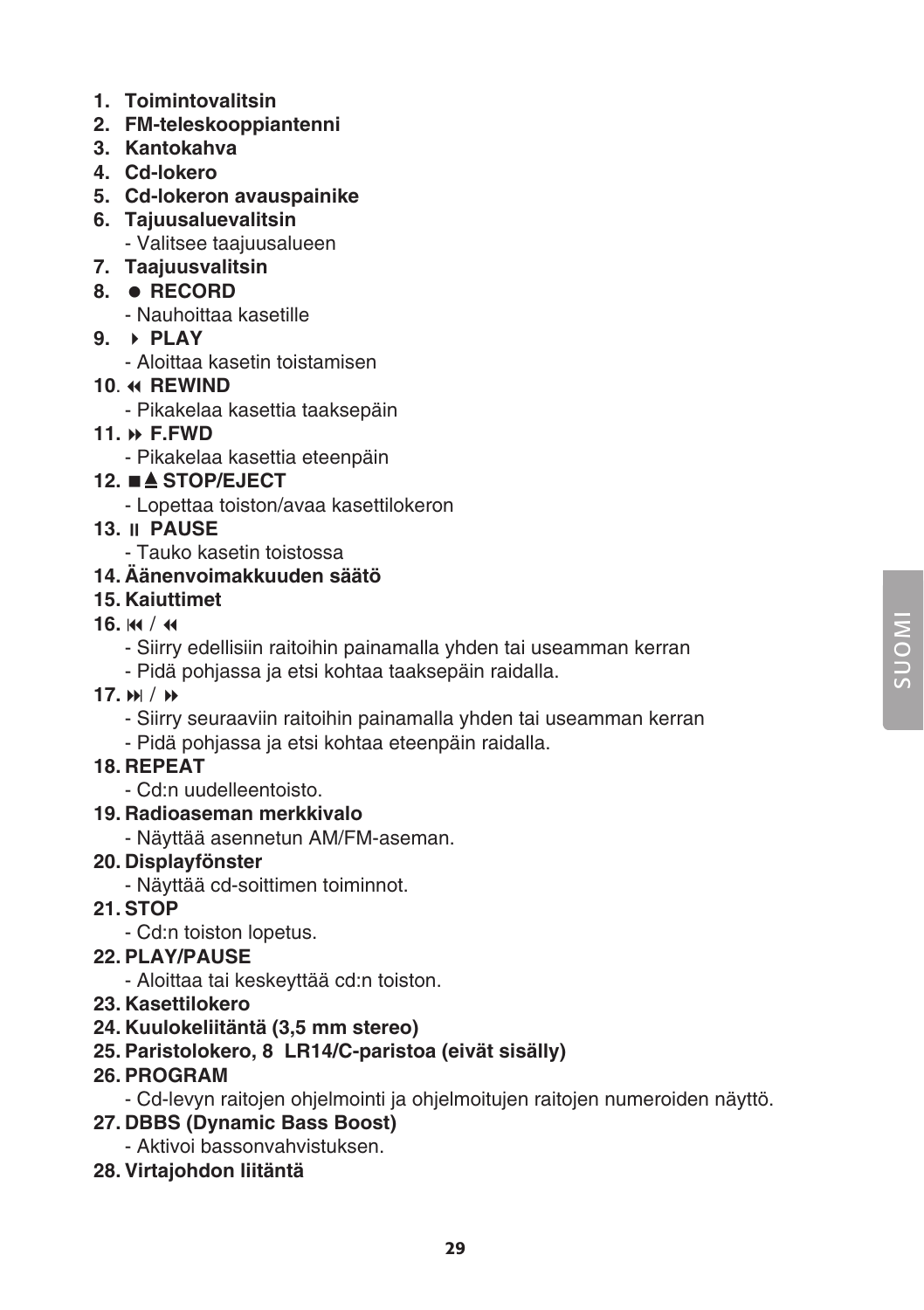## Perustoiminnot

### **Säästä sähköä katkaisemalla laitteesta virta.**

Välttääksesi turhaa sähkönkulutusta, käännä toiminnonvalitsin aina TAPE (OFF) -asentoon, kun laitetta ei käytetä.

## Radiovastaanotto

- 1. Aseta toimintovalitsin RADIO-asentoon.
- 2. Valitse haluamasi taajuusalue asettamalla taajuusaluevalitsin asentoon AM, FM tai FM(ST).
- 3. Valitse radiokanava nuppia kääntämällä. Vedä teleskooppiantenni ulos ja suuntaa se niin, että FM-vastaanoton kuuluvuus on mahdollisimman hyvä (saadaksesi AM-vastaanoton kuuluvuuden mahdollisimman hyväksi on sinun käännettävä koko laitetta).
- 4. Säädä äänenvoimakkuus säätönupilla.
- 5. Lopeta kuuntelu ja katkaise virta asettamalla toimintovalitsin asentoon TAPE (OFF).

## Kasettien soittaminen

- 1. Aseta toimintovalitsin TAPE-asentoon.
- 2. Avaa kasettilokero painamalla ■▲ STOP/EJECT -painiketta.
- 3. Aseta lokeroon kasetti ja sulje lokero.
- 4. Aloita toisto painamalla > PLAY -painiketta.
- 5. Paina PAUSE, jos haluat keskeyttää toiston tilapäisesti. Jatka toistoa painamalla uudelleen II PAUSE.
- 6. Painamalla  $\leftrightarrow$  tai  $\leftrightarrow$  voit pikakelata nauhaa taakse- tai eteenpäin.
- 7. Pysäytä nauha painamalla ■▲ STOP/EJECT -painiketta. Painikkeet vapautuvat automaattisesti nauhan loputtua, mikäli PAUSE -painike ei ole painettuna.

### **Tallennus**

### **Yleistä tietoa tallennuksesta**

- Tallentaminen on sallittua, ellei se riko tekijänoikeuksia tai muita kolmannen osapuolen oikeuksia.
- • Kasettinauhurilla ei voi tallentaa seuraaville kasettityypeille: CHROME (IEC II) ja METAL (IEC IV). Käytä NORMAL (IEC I) -kasetteja, joiden kielekkeitä ei ole poistettu.
- • Äänenvoimakkuus on automaattisesti oikea tallennettaessa. Ääneen ei voi vaikuttaa nauhoituksen aikana VOLYM- ja DBBS-näppäimillä.
- • Nauhan alussa ja lopussa on 7 sekunnin pätkä, jonka päälle ei voi nauhoittaa.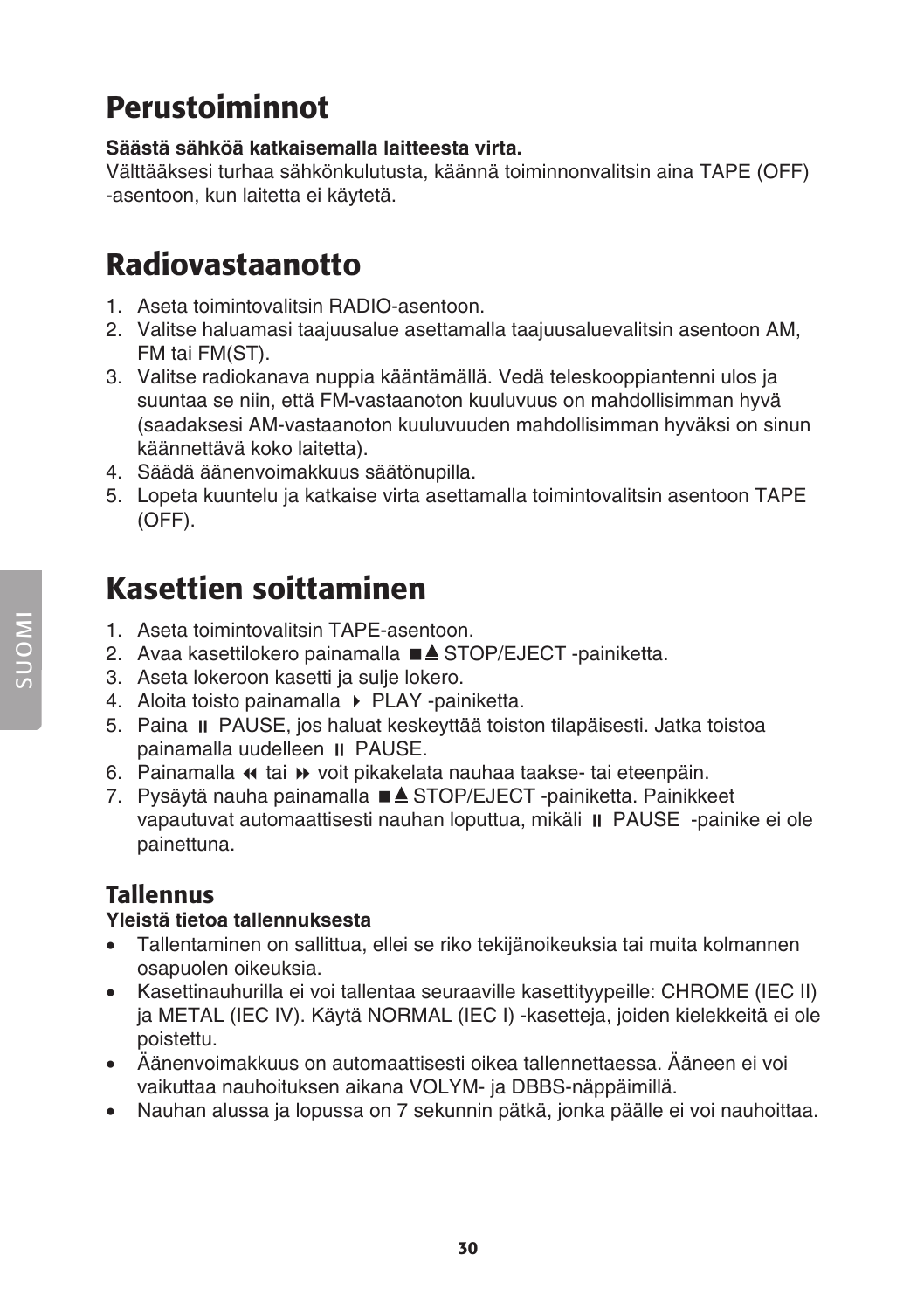• Voit varmistaa, ettei nauhan päälle tallenneta vahingossa murtamalla toisen tai molemmat muovikielekkeet kasetin alaosasta. Poistetun kielekkeen puolelle ei voi tallentaa.



Jos peität reiän teipillä, voit taas nauhoittaa kasetille.

### **Tallentaminen radiosta tai cd-levyltä**

- 1. Valmistele cd-levyn toiston aloittaminen (ks. Cd-levyn kuuntelu) tai valitse haluamasi radioasema (ks. Radiovastaanotto).
- 2. Avaa kasettilokero painamalla ■▲ STOP/EJECT -painiketta.
- 3. Aseta lokeroon kasetti ja sulje lokero.
- 4. Aloita tallentaminen painamalla REC -painiketta ja aloita sitten cd-levyn toisto, jos haluat tallentaa cd-levyltä.
- 5. Keskevtä tallennus hetkeksi painamalla **II** PAUSE -painiketta. Jatka tallennusta painamalla uudelleen II PAUSE.
- 6. Lopeta nauhoitus painamalla  $\blacksquare$  $\blacktriangle$  STOP/EJECT.

## Cd-levyn kuuntelu

Cd-soitin toistaa seuraavat formaatit: Audio Disc, CD-R, CD-RW. Älä yritä kuunnella CD-ROM-, CDi-, VCD-levyjä tai tietokoneelle tarkoitettuja cd-levyjä.

- 1. Säädä toimintovalitsin asentoon CD.
- 2. Avaa cd-luukku painamalla CD DOOR OPEN.
- 3. Aseta cd-, CD-R- tai CD-RW-levy koteloon tekstipuoli ylöspäin ja sulje kansi. Näytölle ilmestyy pian levyn raitojen kokonaismäärä.
- 4. Aloita toisto painamalla  $\triangleright$  II PLAY/PAUSE.
- 5. Keskeytä toisto tilapäisesti painamalla ▶ II PLAY/PAUSE. Jatka toistoa painamalla uudelleen  $\triangleright$  II PLAY/PAUSE.
- 6. Lopeta toisto painamalla STOP.

#### **Huom.:** Cd-levy pysähtyy myös

- ios avaat cd-kannen.
- ios valitset äänilähteeksi RADIO tai TAPE.
- kun cd-levy on soitettu loppuun.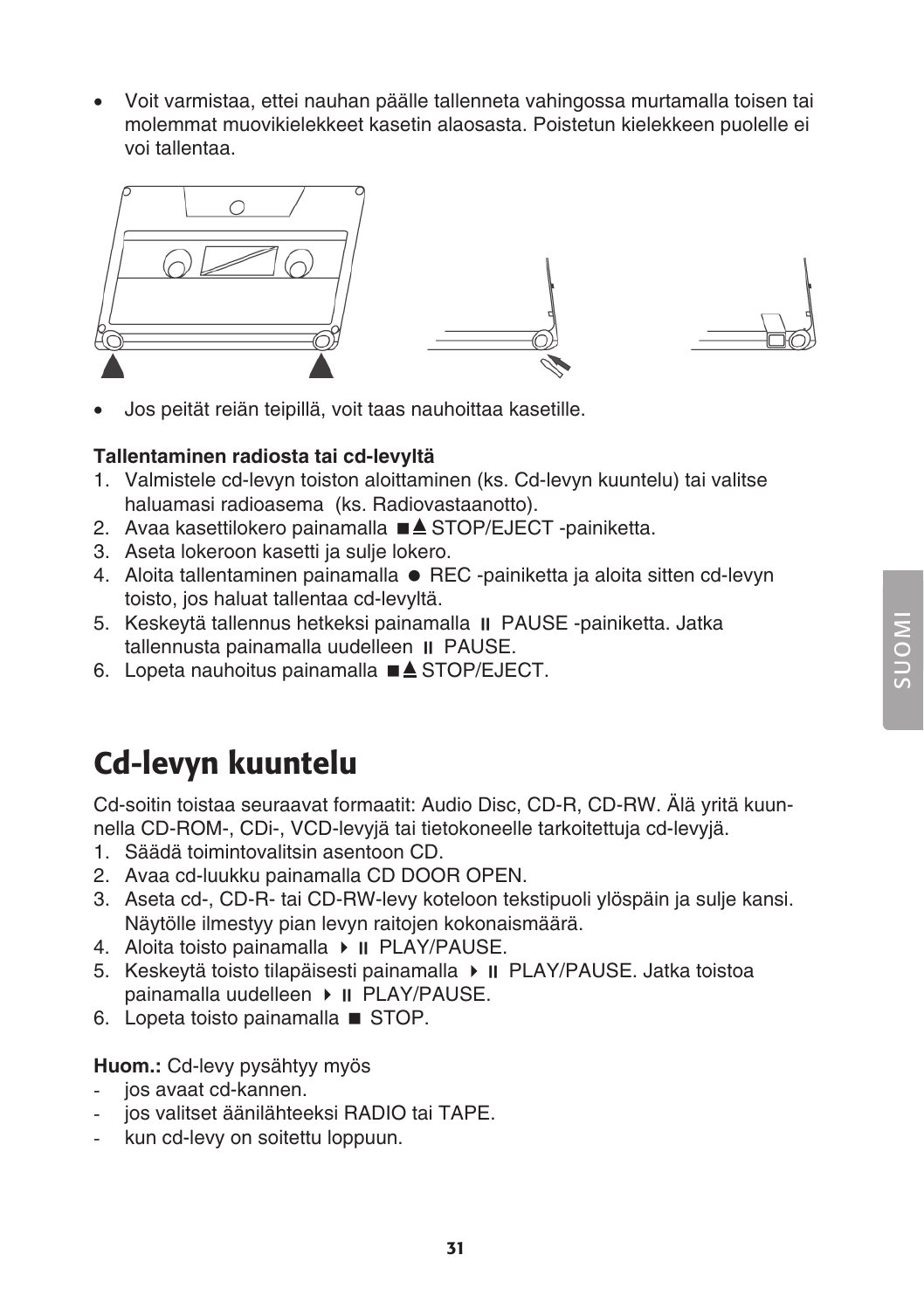### **Raidan valitseminen**

Voit käyttää näppäimiä  $\bf{H}$  tai  $\bf{M}$  raitojen valitsemiseen. Jos olet valinnut raidan valmius- tai taukotilassa, aloita toisto painamalla PLAY/ PAUSE**.**

- Siirry seuraaviin raitoihin painamalla nopeasti » kerran tai useammin.
- Siirry juuri toistettavan raidan alkuun painamalla nopeasti  $\mathsf{M}$ .
- Siirry edellisiin raitoihin painamalla painiketta nopeasti useita kertoja.

### **Raidan tietyn kohdan hakeminen**

- 1. Paina « tai » ja pidä pohjassa. Cd-levyä toistetaan nopeasti ja äänenvoimakkuus on pieni.
- 2. Päästä painike, kun olet päässyt haluamaasi kohtaan. Normaali toisto jatkuu.

### **Muut toistotavat**

REPEAT – raidan jatkuva toisto REPEAT ALL – koko cd-levyn jatkuva toisto

### **Raitojen ohjelmointi**

Voit ohjelmoida 20 raitaa haluamaasi järjestykseen. Saman raidan voi ohjelmoida useita kertoja.

- 1. Paina PROGRAM pysäytystilassa. Näytöllä näkyy "PROGRAM" ja luku "01" vilkkuu.
- 2. Valitse raidan numero painikkeella ku tai  $\blacktriangleright$ l. Kun olet haluamasi raidan kohdalla, tallenna raidan valinta painamalla kerran painiketta PROGRAM.
- 3. Toista kohdat 1 ja 2 jos haluat ohjelmoida useampia raitoja ohjelmointipaikoille  $2 - 20$
- 4. Aloita toisto painamalla  $\triangleright$  II PLAY/PAUSE.

### **Poista ohjelmointi**

Ohjelmointi voidaan poistaa seuraavilla tavoilla:

- Avaa CD-luukku.
- Valitse äänilähteeksi RADIO
- Paina STOP toiston aikana tai kun soitin on valmiustilassa.

## Huolto ja ylläpito

### **Yleinen huolto**

- Käytä puhdistamiseen pehmeää ja kuivaa liinaa. Älä käytä puhdistusaineita, jotka sisältävät alkoholia, ammoniakkia, bensiiniä tai hiovia aineita. Ne voivat vahingoittaa kuorta.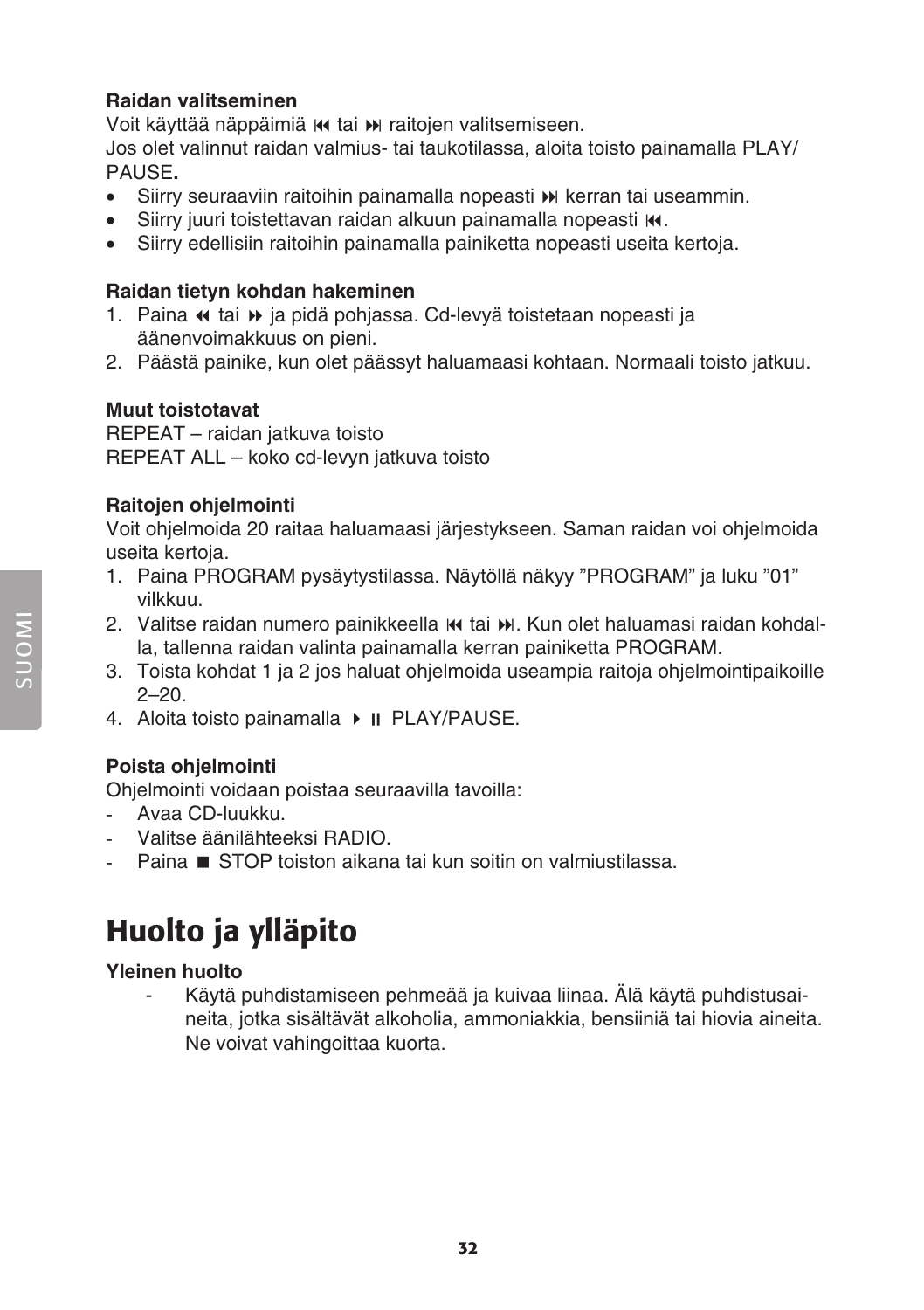### **Cd-soittimen ja cd-levyjen käsittely**

- Cd-soittimen lukupäähän ei saa koskea!
- Ympäristön äkilliset lämpötilanmuutokset voivat aiheuttaa kosteuden tiivistymisen cd-soittimen lukupäähän. Tällöin cd-levyjä ei voi soittaa.
- Älä yritä kuivata lukupäätä, vaan anna laitteen olla lämpimässä huoneessa, kunnes kosteus on hävinnyt.
- Sulje aina cd-kansi, jotta lokero pysyy pölyttömänä. Käytä tarvittaessa pölyn poistamiseen pehmeää ja kuivaa liinaa.
- Puhdista cd-levy tarvittaessa pehmeällä, nukkaamattomalla liinalla keskeltä suoraan reunaa kohti. Älä käytä puhdistusaineita, sillä ne voivat vahingoittaa levyä.
- Älä kiinnitä cd-levyihin tarroja.

| Ongelma                             | <b>Syy</b>                                                | <b>Ratkaisuehdotus</b>                                      |
|-------------------------------------|-----------------------------------------------------------|-------------------------------------------------------------|
| Ei ääntä/ ei<br>virtaa              | Äänenvoimakkuutta ei ole sää-<br>detty                    | Säädä äänenvoimakkuus                                       |
|                                     | Verkkojohtoa ei ole liitetty oikein                       | Varmista verkkojohdon liitäntä                              |
|                                     | Paristot ovat lopussa tai niitä ei<br>ole asetettu oikein | Tarkista, että paristot ovat<br>kunnossa ja aseta ne oikein |
| Ei ilmoitusta<br>levystä            | Laitteessa ei ole cd-levyä                                | Aseta laitteeseen cd, CD-R tai<br>CD-RW                     |
|                                     | Levy on naarmuuntunut tai li-<br>kainen                   | Puhdista tai vaihda levy. Kat-<br>so hoito-ohjeita          |
|                                     | Laserlukupää on kostea                                    | Odota, että lukupää on sopeu-<br>tunut huoneen lämpötilaan  |
|                                     | CD-R -levy on tyhjä tai kopioin-<br>tia ei ole päätetty   | Käytä valmiiksi kopioitua CD-<br>R-levyä                    |
| Cd-levyn tois-<br>to ei onnistu     | Levy on naarmuuntunut tai li-<br>kainen                   | Puhdista tai vaihda levy                                    |
|                                     | Laserlukupää on kostea                                    | Odota, että lukupää on sopeu-<br>tunut huoneen lämpötilaan  |
|                                     | Ohjelmointi on päällä                                     | Poistu ohjelmointitilasta                                   |
| Nauhurissa<br>huono äänen-<br>laatu | Pölyä tai likaa äänipäissä                                | Puhdista kasettisoittimen osat.<br>Katso hoito-ohjeita.     |
|                                     | Vääränlainen kasetti (METAL tai<br>CROME)                 | Käytä nauhoitukseen vain<br>NORMAL (IEC I) - kasetteja.     |
| Tallennus ei<br>onnistu.            | Kasetin kielekkeet voivat olla<br>poistettu.              | Liimaa pala teippiä kielekkei-<br>den päälle.               |

## Vianhakutaulukko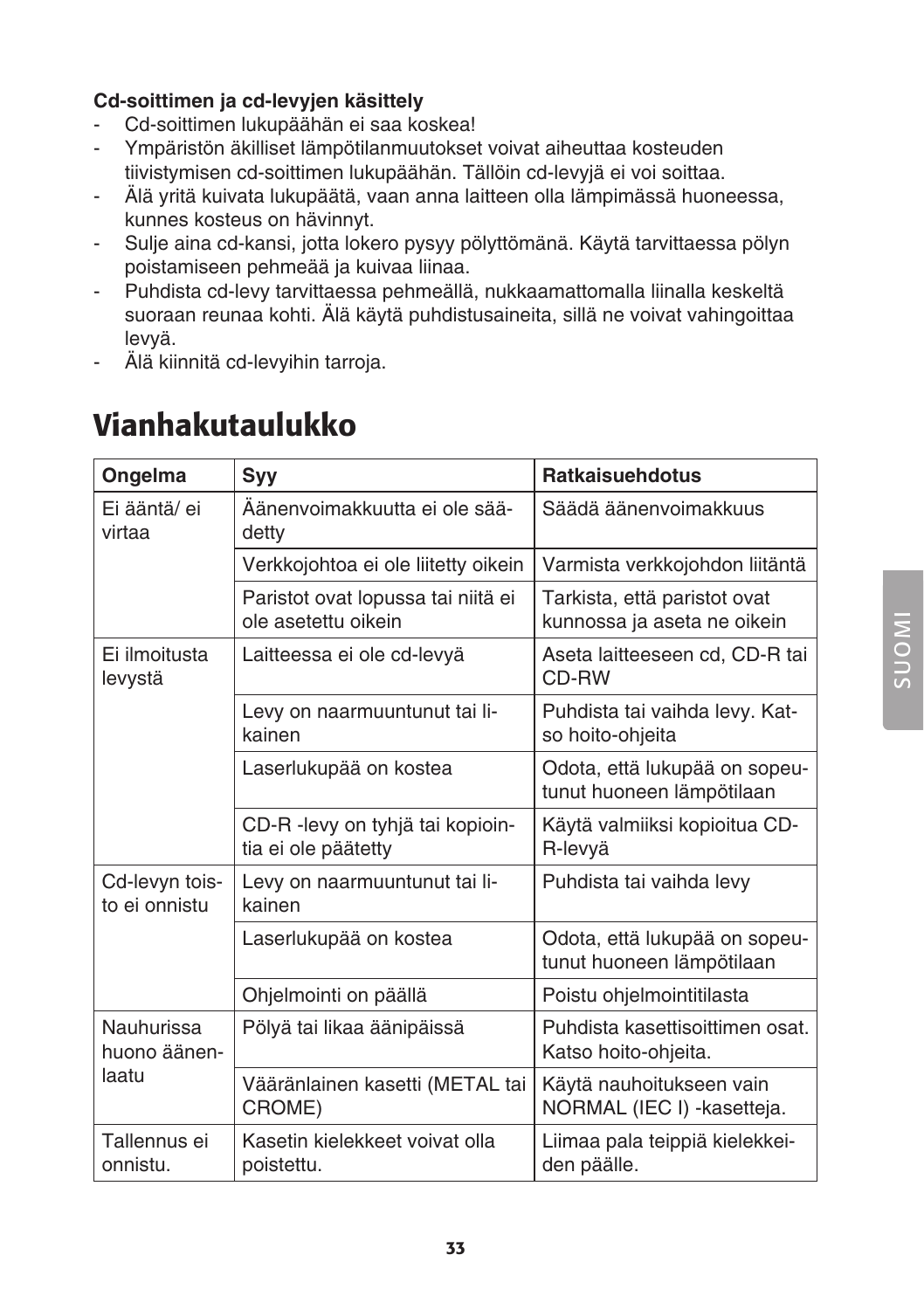## Kierrätys

Kierrätä tuote asianmukaisesti, kun poistat sen käytöstä. Ota yhteys kuntasi jäteneuvontaan, mikäli olet epävarma.

## Tekniset tiedot

Virtalähde 230 V AC, 50 Hz tai 8 kpl LR14/C-paristoja (eivät sisälly) 270 x 155 x 265 mm

### **Radio**

| Taajuusalue | AM 540 - 1600 kHz |
|-------------|-------------------|
|             | FM 88-108 MHz     |

## **Kaiuttimet**

 $2 \times 1.5$  W RMS